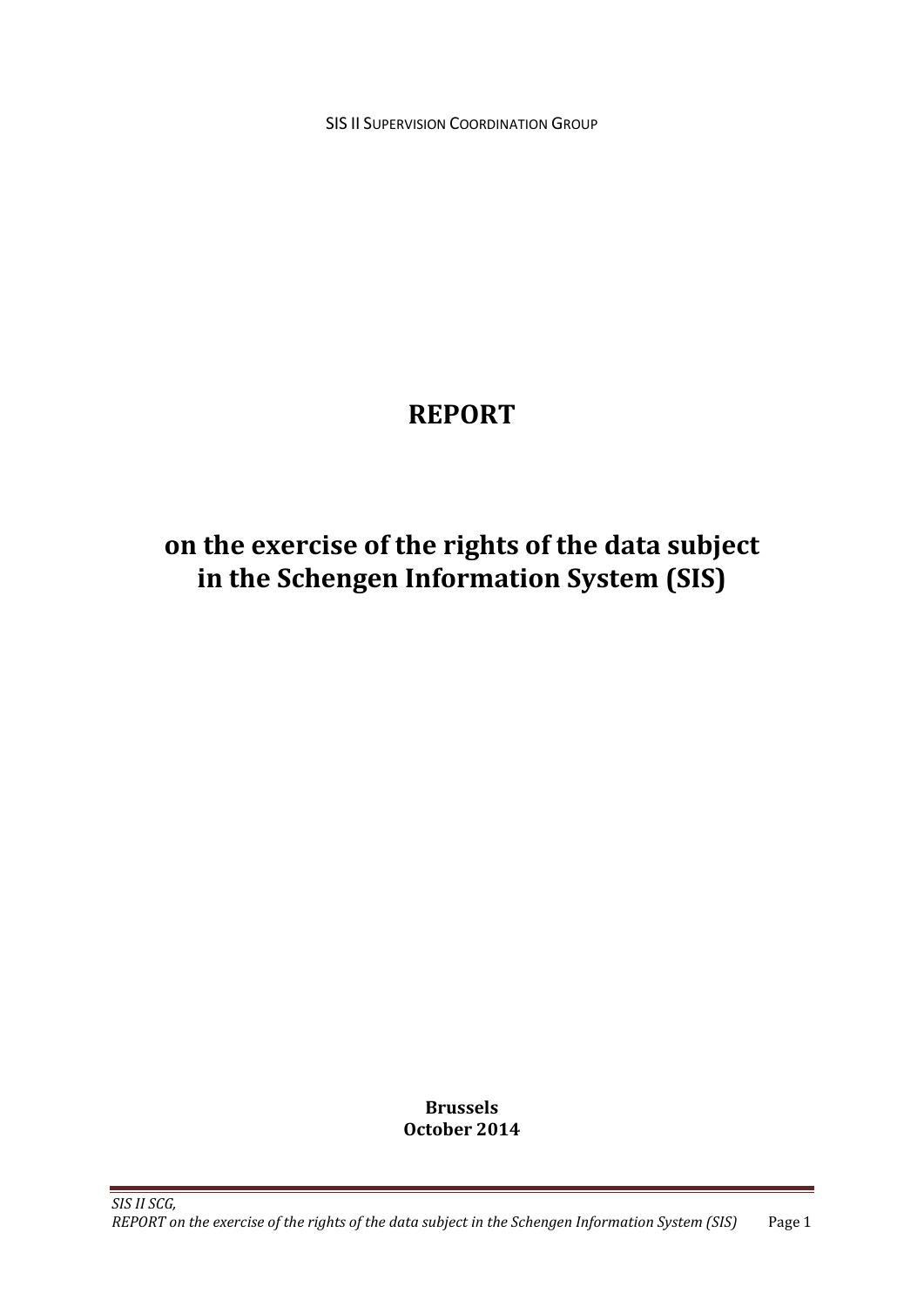# **I. Introduction**

- 1. The "second generation" Schengen Information System (hereinafter, "SIS II") replaced the Schengen Information System ('SIS') on 9 April 2013.
- 2. Compared to SIS, the SIS II developed new characteristics: widened access to the data processed in SIS II by public authorities (Europol, Eurojust, national prosecutors, vehicle licensing authorities), interlinking of alerts, addition of new categories of data, including biometric data (fingerprints and photographs), as well as a technical platform to be shared with the Visa Information System<sup>1</sup>.
- 3. The SIS II is at the heart of the Schengen mechanism. It affects the rights of millions of people on a daily basis and contains over 45 million alerts<sup>2</sup>. Data protection is essential for its legitimacy and success in practice.
- 4. The rights of the data subject are key to data protection, allowing individuals to control the processing of their personal data, within the limits established by law. Ensuring the effectiveness of the rights of the data subject is particularly important in the area of freedom, security and justice, where, on one hand, the exceptions and limitations imposed by law have a larger scope of application, and, on the other hand, the erroneous processing of personal data may have serious direct consequences on the data subject.
- 5. This report looks into the experience of the Member States of the Schengen area<sup>3</sup> with responding to the requests of the data subjects when they are exercising their rights of access, correction, deletion and - formerly existing - request for checks. The statistics provided by DPAs as an answer to the questionnaire and used as a basis to draft this report mostly relate to SIS II but sometimes relate to the former SIS, in particular on the requests for checks that do not exist anymore in SIS II legislations. Having regard to the challenges that the more complex SIS II can pose to all the actors involved, the purpose of this report is to assess the procedures currently implemented by the supervisory authorities to answer the requests of the data subjects, to find whether there are significant differences in the manner in which they reply and handle these requests and to draw recommendations in order to improve efficiency and consistency in the exercise of the rights of the data subjects with regard to data processing in SIS II.

<sup>1</sup> See the Opinion of the European Data Protection Supervisor and the Opinions of the Schengen Joint Supervisory Authority on the SIS II legal package.

<sup>2</sup> According to the most recent available data, "alerts on persons represent 1.71% (861,900 alerts) of the content of SIS II. The biggest category of alert is represented by issued documents (such as passports, identity cards, driving licenses, residence permits and travel documents which have been stolen, misappropriated, lost or invalidated) with 79.23% (39,836,478 alerts) of the total amount of alerts". See the report issued by EU-LISA in June 2014, "SIS II 2013 - Statistics", available here: http://ec.europa.eu/dgs/home-affairs/what-we-do/policies/borders-and-

visas/agency/docs/20140709\_sis\_ii\_stats\_2013\_public\_en.pdf

<sup>3</sup> This report is the outcome of an activity that started within the JSA and the SCG of SIS II considered it is an important endeavour and took over the work already done in order to finalize it.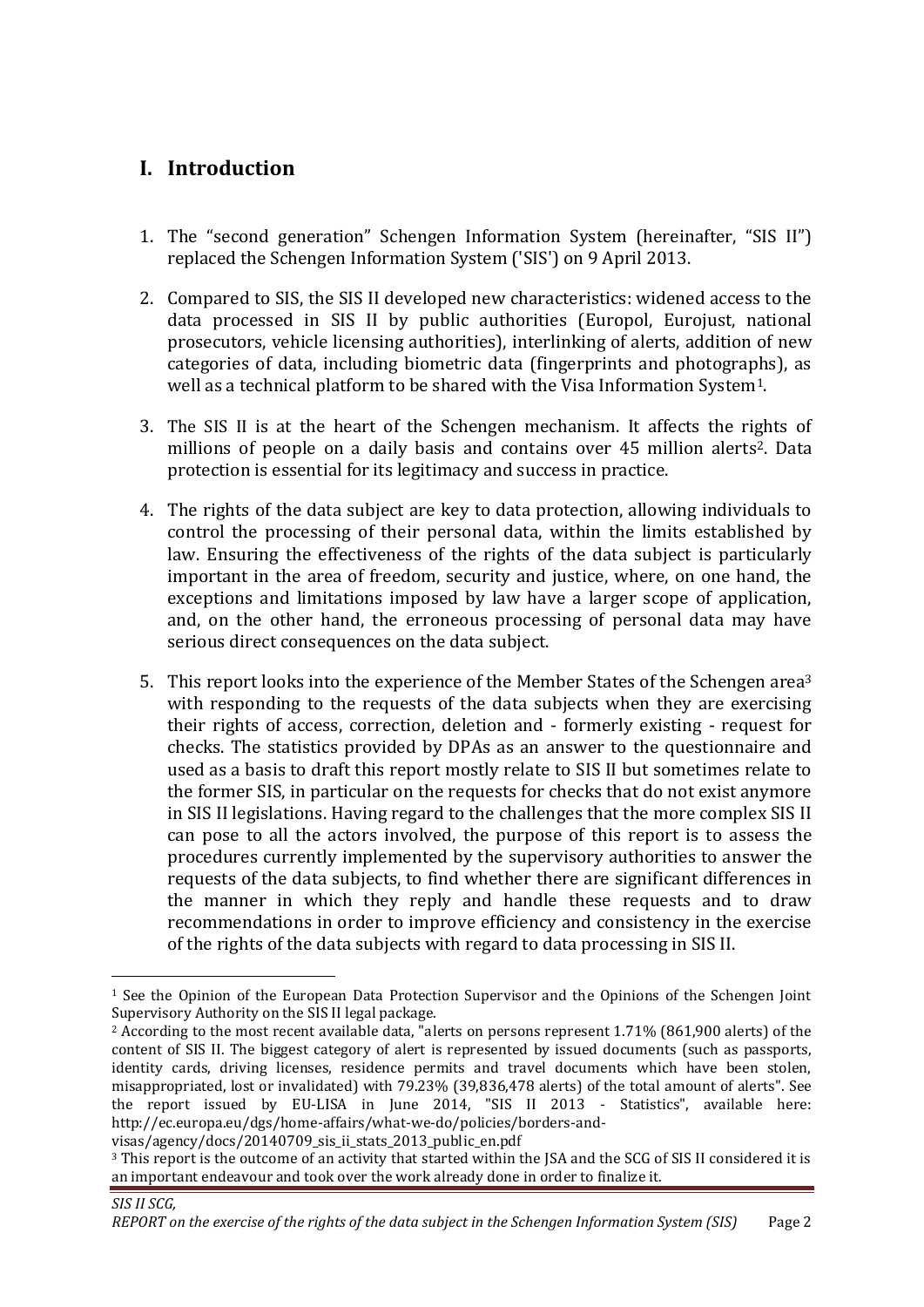6. After describing the legal background guaranteeing the rights of the data subject in the SIS II $4$  (II), the methodology employed (III), the report presents the main findings (IV) and the resulting recommendations (V). The questionnaire is attached as an Annex.

## **II. Legal background**

- 7. The SIS II is based on a double legal basis: Regulation (EC) No 1987/2006 of the European Parliament and of the Council of 20 December 2006 on the establishment, operation and use of the second generation Schengen Information System  $(SIS II)<sup>5</sup>$  covers the former first pillar part (hereinafter, "the SIS II Regulation") while Council Decision 2007/533/JHA of 12 June 2007 on the establishment, operation and use of the second generation Schengen Information System (SIS II)<sup>6</sup> regulates the former third pillar part (hereinafter, "the SIS II Decision").
- 8. The classical "right of access, correction of inaccurate data and deletion of unlawfully stored data" is similarly addressed in Article 41 of the SIS II Regulation and Article 58 of the SIS II Decision.
- 9. In addition, Article 42 of the SIS II Regulation provides for the right of thirdcountry nationals who are the subject of an alert to be informed with regard to the processing of their data, in accordance with Articles 10 and 11 of Directive 95/46/EC. The information shall be provided in writing, together with a copy of or a reference to the national decision giving rise to the alert. The right is subject to limitations, such as safeguarding national security and the prevention, detection and prosecuting criminal offences, according to Article 42(2). The right to information was not enshrined in the former legal basis of the SIS which was in force when the questionnaire leading to this report was drafted and was therefore not envisaged.
- 10. The right of persons to have access to data and to obtain the communication of their data "shall be exercised in accordance with the law of the Member State before of which the right is invoked", according to Article 41(1) of the SIS II Regulation and Article 58(1) of the SIS II Decision. This right is subject to limitations. Accordingly, "information shall not be communicated to the data subject if this is indispensable for the performance of a lawful task in connection with an alert or for the protection of the rights freedoms of third parties"7.
- 11. The right of any person to have factually inaccurate data relating to him corrected or unlawfully stored data relating to him deleted is enshrined in Article 41(5) of the SIS II Regulation and Article 58(5) of the SIS II Decision and it is not subject to exceptions.

<sup>4</sup> The choice was made not to describe the procedure under SIS even though some of the replies received concerned requests received under the Schengen convention since it is quite similar

<sup>5</sup> OJ L 381, 28.12.2006, p. 4.

<sup>6</sup> OJ L 205, 7.8.2007, p. 63.

<sup>7</sup> Article 41(4) of the SIS II Regulation and Article 58(4) of the SIS II Decision.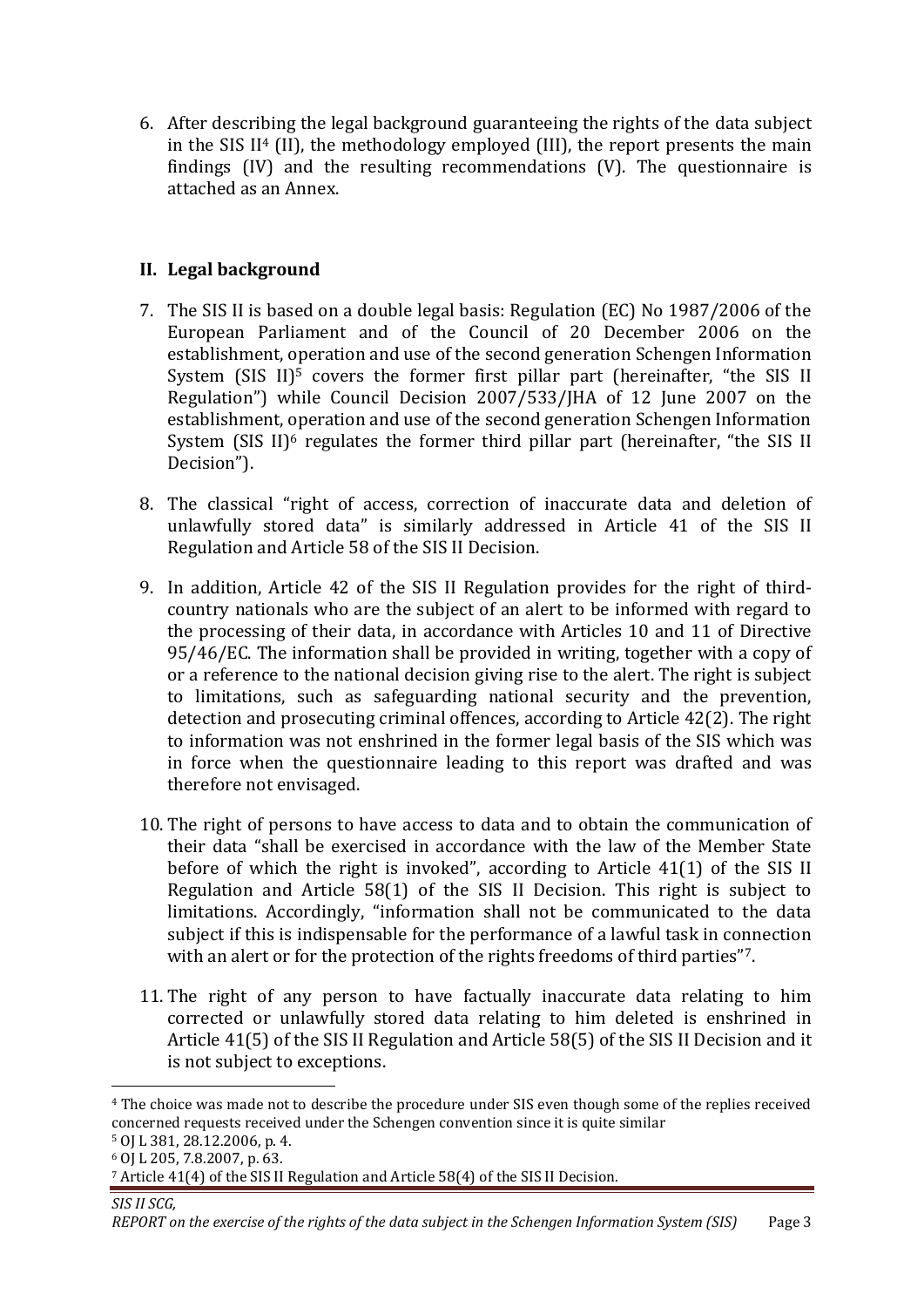- 12. One of the most important additions brought to the previous legal regime of the SIS is that time limitations are imposed for authorities to reply to the requests of the data subject. The individual shall be informed "as soon as possible, but not later than 60 days from the date on which he applies for access or sooner, if national law so provides"8. With respect to correction and deletion requests, authorities shall inform the individual about the follow-up of his request not later than 3 months from the date the request was made<sup>9</sup>.
- 13. In addition, the data protection provisions from the SIS II Regulation and the SIS II Decision must be interpreted in light of other relevant sources of law<sup>10</sup>.
- 14. Cooperation between competent authorities of the Member States is also crucial to the effectiveness of the rights of the data subject under the new legal framework. According to Article 41(3) of the SIS II Regulation and Article 58(3) of the SIS II Decision, a Member State other than that which has issued an alert may communicate information concerning personal data processed in the SIS II only if it gives the Member State issuing the alert an opportunity to state its position, a process which shall be done through the exchange of supplementary information.

# **III. Methodology**

- 15. 27 national data protection authorities (hereinafter, "DPAs") have answered the questionnaire: the DPAs from Austria, Belgium, Bulgaria, Cyprus, Czech Republic, Denmark, Estonia, Finland, France, Germany, Greece, Hungary, Italy, Latvia, Liechtenstein, Lithuania, Luxembourg, Malta, Netherlands, Poland, Portugal, Romania, Slovak Republic, Slovenia, Spain, Sweden and Switzerland.
- 16. The data provided by the national DPAs cover two years: 2010 and 2011. Two DPAs have only provided data for 2012 and 2013. However, this fact was taken into account and does not alter the conclusions on the statistics.

<sup>8</sup> Article 41(6) of the SIS II Regulation and Article 58(6) of the SIS II Decision.

<sup>9</sup> Article 41(7) of the SIS II Regulation and Article 58(7) of the SIS II Decision.

<sup>10</sup> Article 8 of the European Convention of Human Rights relating to the respect of private and family life; Charter of Fundamental Rights of the European Union's Article 7 on the respect of private life and Article

<sup>8</sup> on the respect of personal data protection, Council of Europe Convention no. 108 of 28 January 1981 for the protection of individuals with regard to automatic processing of personal data;

Directive 95/46/EC of the European Parliament and of the Council of 24 October 1995 on the protection of individuals with regard to the processing of personal data and on the free movement of such data;

Council Framework Decision 2008/997/JHA of 27 November 2008 on the protection of personal data processed in the framework of police and judicial cooperation in criminal matters;

Regulation (EC) No. 45/2001 of the European Parliament and of the Council of 18 December 2000 on the protection of individuals with regard to the processing of personal data by the Community institutions and bodies and the free movement of such data;

Recommendation R (87) 15 of the Committee of Ministers of the Council of Europe of 17 September 1987 regulating the use of personal data in the police sector.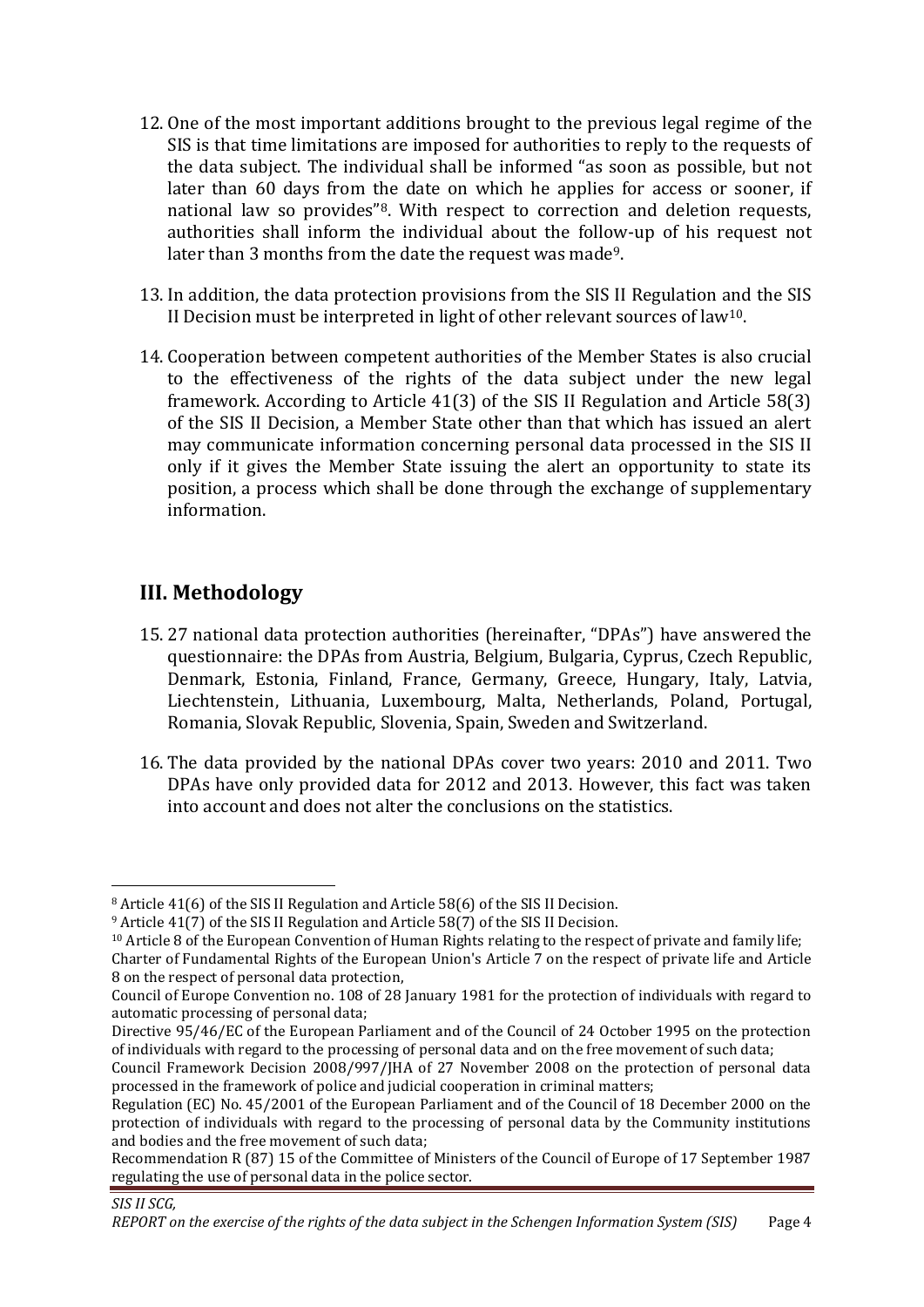17. The DPAs which filled in the questionnaire have selectively responded to the proposed questions and sometimes offered raw data in another form than the one asked for, due to practical obstacles. For instance, there were cases in which the competent authorities did not gather separate data on deletion and correction requests, but on both, without differentiating them. These facts were also taken into account and do not alter the findings presented in the Report.

# **IV.Findings**

1

## **A. General remarks**

- 18. An evolution of the total number of requests submitted by individuals to exercise their rights with regard to personal data processing in the SIS can be observed from the statistics submitted by the DPAs. More precisely, the number of total requests (access, correction, deletion and checks) increased by approximately 20% from 2010 to 201111. This could be explained by the fact that new Member States have been authorised to use the SIS and that, therefore, the number of data subjects concerned has increased as well.
- 19. The right the most exercised by data subjects is the right to access personal data, taking into account the available reports of the DPAs which differentiate between the types of requests received by the competent authorities. In the two years covered by the questionnaire, the total number of access requests was 6072, while the total number of deletion requests was 371, the total number of checks – 82 and there was only 1 correction request reported.
- 20. Most of the requests are made for alerts introduced in the SIS under ex-Article 96 of the Schengen Convention (now Article 24 of SIS II Regulation) – data on aliens for whom an alert has been issued for the purposes of refusing entry<sup>12</sup>.
- 21. The total number of requests fully granted for 2010 and 2011 is 4161, of which 328 were deletion requests. This represents approximately 63% of the relevant total number of requests made<sup>13</sup>. On the other hand, the total number of requests refused or partly refused is 47. In the same timeframe, 419 requests received a "no data processed" answer.
- 22. In general, there is not a significant gap between the number of requesters who are nationals in the Member States where the request was made and the number

<sup>11</sup> In 2010, there were a total number of 3985 requests reported by the national DPAs, while in 2011 that number was 4795 (the total number does not take into account the statistics provided by the two DPAs which reported data for 2012 and 2013).

<sup>12</sup> 2290 total requests under ex-Article 96 (generally in 2010 and 2011, but taking also into account the report of one DPA for 2012 and 2013).

<sup>&</sup>lt;sup>13</sup> The Italian DPA did not provide data for the total number of requests which were fully granted, taking into account that it has approximately one third of the total requests received (1045 requests in 2010 and 1209 requests in 2011). Therefore, to obtain an accurate percentage of the requests fully granted, the requests received by the Italian DPA were excluded from the pool of requests.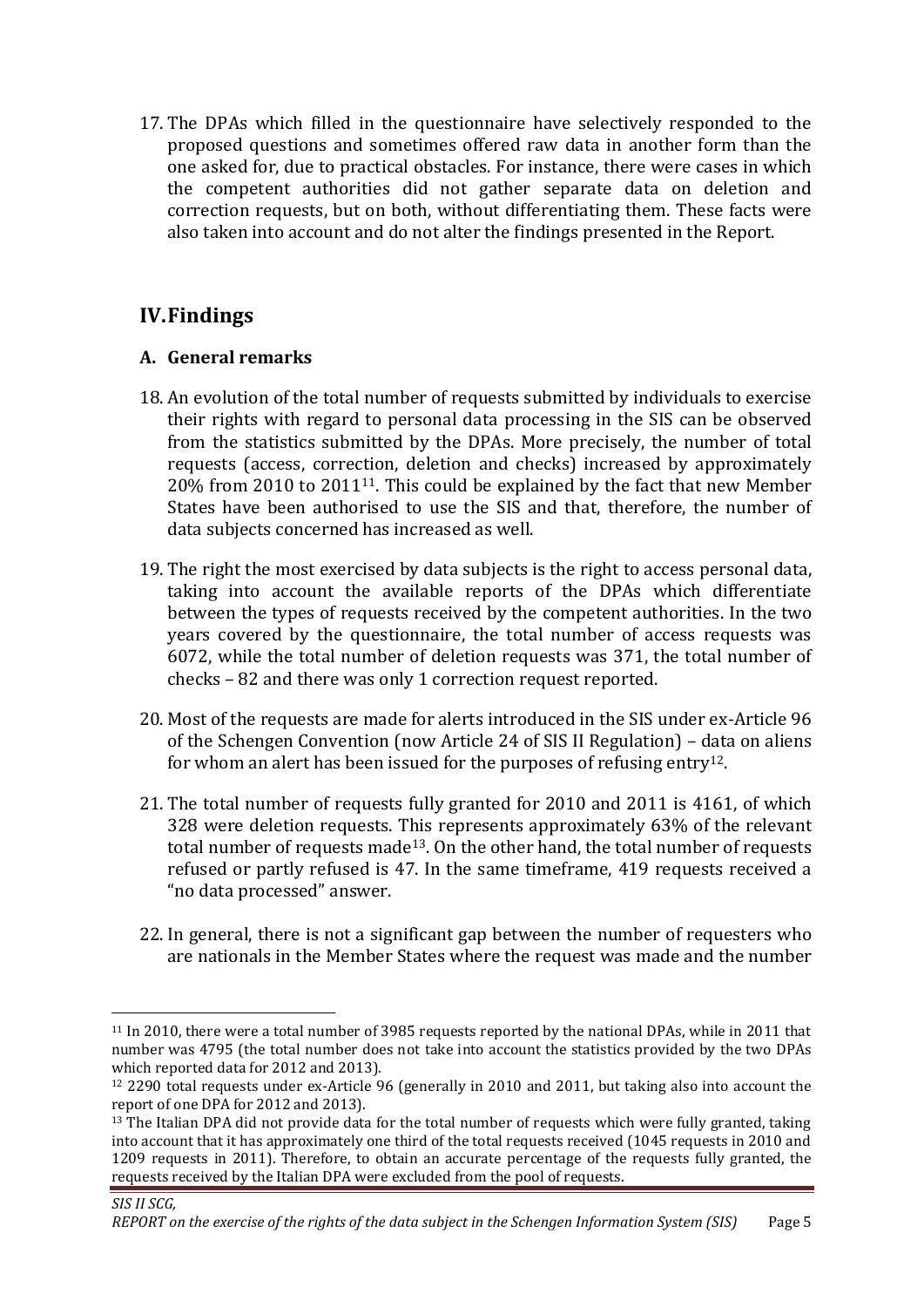of requesters who are nationals of another Member States or of a third-country: 941, and, respectively, 891.

- 23. Additionally, there are DPAs which specifically mentioned in the questionnaire that most of the requests handled by the competent authorities come from citizens residing outside the Schengen area14. By contrast, one DPA affirmed that around 90% of the requests are made by residents in the MS of request<sup>15</sup>.
- 24. Last, it should be taken into account that the SIS II Regulation and the SIS II Decision do not refer anymore to the right of the person to ask the supervisory authorities to check data entered in the SIS, which was previously provided for by Article 114(2) of the Schengen Convention. Nevertheless, the data analysed for this report also contain statistics on requests for checks. The conclusions regarding these requests are mainly presented in Section D, subsection (b). They remain relevant for the SIS II, having regard to the fact that there is a general obligation to cooperate in the new legal framework and the previous experience under check requests could help drawing conclusions on operationalizing the cooperation.

## **B. The role of the DPAs in access requests**

- *a) The vast majority of national laws provide for a system of "direct access"*
- 25. A vast majority of national laws (twenty-one out of twenty-six which answered this question<sup>16</sup>) provide for a system of direct access, according to which the data subject can directly address the data controller with their requests. Five respondents replied that they have a system of indirect access to personal data in the SIS – Belgium, France, Germany, Luxemburg and Portugal, two of which have also a system of direct access – France and Germany17.
- 26. Indirect access is performed through the supervisory authorities, which have the competence to rectify or delete data, if the data were registered in the system by their country.
- *b) National DPAs can have an advisory role, a supervisory role and/or the role of an appeal body*
- 27. The role of the national DPAs in the request for access procedure can take three guises: advisory role<sup>18</sup>, supervisory role and the role of an appeal body. As it was highlighted by one DPA, specific for the indirect access systems is that the DPA

<sup>15</sup> PT.

<sup>14</sup> The Czech DPA mentioned that "more than 3/4 of requests handled by Police come from citizens from third countries". The Italian DPA stated that "it should be considered that most of the requests are lodged under art. 96 and that they are lodged by non-EU citizens".

<sup>16</sup> BG did not provide answers to this question.

<sup>17</sup> For instance, FR provides indirect access to data processed pursuant to ex-Articles 95, 96, 98 and 99 of the Schengen Convention, and direct access to data processed pursuant to ex-Articles 97 and 100.

<sup>&</sup>lt;sup>18</sup> In the exercise of its advisory role, PT DPA mentioned the experience of a good practice with NGOs working with immigrants, which guide them to get in touch and go directly to the DPA for exercising their rights with regard to SIS II. The DPA has a Front Office and receives personally data subjects every afternoon and assists them with making requests.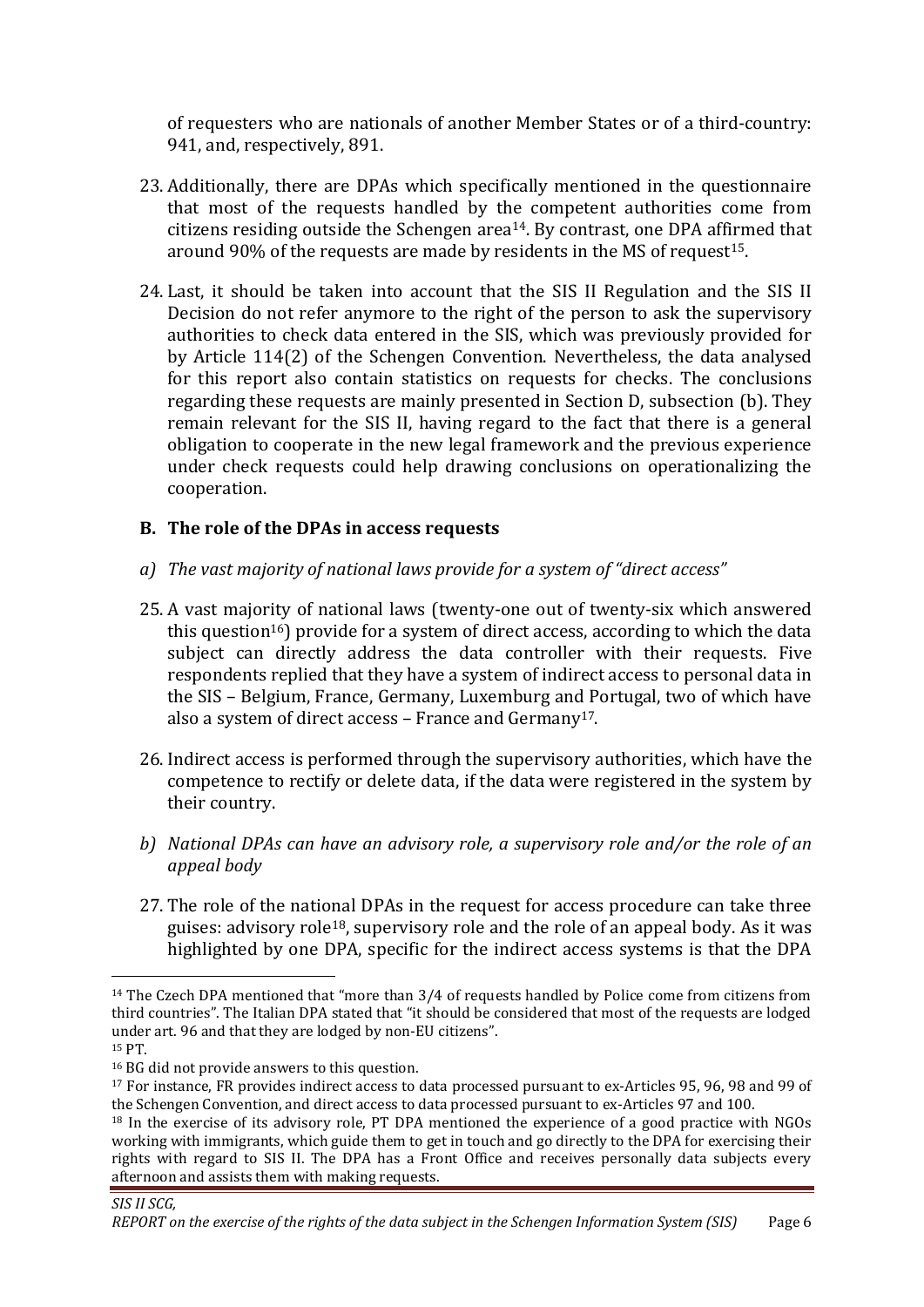"makes the necessary diligences and then provides the reply to the data subject", thus being "involved in the exercise of the rights' procedures from the very beginning"19.

- 28. There are numerous national DPAs which have the role of an *appeal body* regarding the requests for access<sup>20</sup>.
- 29. In the relevant period analysed, there were a total of 223 complaints submitted to the DPAs by data subjects who considered their rights were not properly guaranteed by law enforcement authorities $21$ .

## **C. Communication of information**

- *a) Time limits provided by national laws to answer requests vary considerably*
- 30. The vast majority of national laws provide for a specific time limit to reply to the data subjects when they exercise their rights, with a few exceptions, where the answer must be given "without delay"22, "without excessive delay"23, "immediately"<sup>24</sup>, or no reference to a time limit is made<sup>25</sup>.
- 31. The time limits provided for by national laws to answer requests vary considerably, from ten working days<sup>26</sup>, to four months<sup>27</sup>. Most of the national laws provide different time limits for replying to access requests than for replying to correction/deletion requests and checks.
- 32. In practice, most of the answers are given to data subjects within the maximum limit provided for by law. There are a few cases in which the data subjects receive the replies in less than half of the legal maximum time limit. For instance, four days – in a four weeks' time limit<sup>28</sup>, five days – in a thirty days' time limit<sup>29</sup>, nine days – in a one month time limit<sup>30</sup>.

<sup>19</sup> PT.

<sup>&</sup>lt;sup>20</sup> This is the case of the DPAs from DK, EE, FI, FR (with regard to requests for access under Article 97 and Article 100), GR, LT, MT and SI, which have expressly indicated their role of an appeal body.

<sup>21</sup> Of which 164 from GR, 41 from AT – "all together, not only SIS related", and 19 from MT – between 2009 and 2012, not only in 2010 and 2011. DPAs which received such complaints are from: AT, EE, GR, LI, MT, PL, CH. Some of these DPAs did not expressly mention they're role as an appeal body earlier in the questionnaire. FR and PT specified that this issue is not relevant for the indirect access exercised via their DPAs, where data subjects can directly address the national courts to challenge decisions.

<sup>22</sup> FI – only for correction, deletion and checks.

<sup>23</sup> MT.

<sup>24</sup> DE.

<sup>25</sup> LU.

<sup>26</sup> PT. The DPA specified that, even if the new SIS II legal instruments provide for different (longer) deadlines, it keeps reference of 10 days for access requests and follows the SIS II Regulation and Decision in providing information (not necessarily the final answer) in 90 days.

<sup>27</sup> FR.

<sup>28</sup> DK. <sup>29</sup> HU.

<sup>30</sup> SE.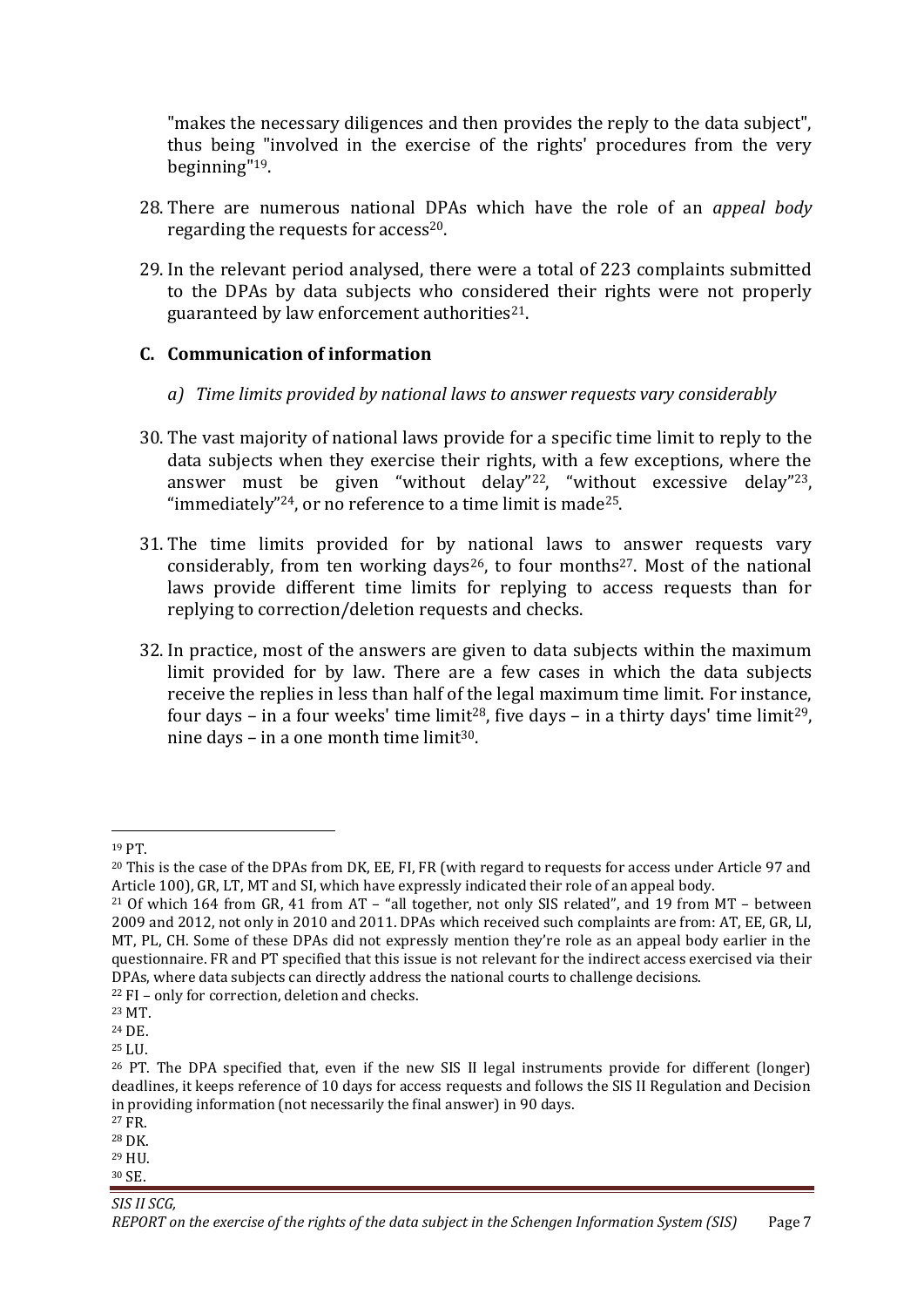- *b) No unitary practice with regard to model letters*
- 33. There is no unitary practice with regard to model letters, even though more DPAs have indicated that they have experience with model letters, than DPAs that do not have such experience. When this is the case, model letters for requests are published either on the webpage of the DPA31, or the webpage of the national police service<sup>32</sup>.
- *c) Data subjects usually have access to a summary of the content of the alert*
- 34. There is only one country which mentioned that "nothing is disclosed" to the data subject "with regard to the content of the applicant's data", but did not refer to the relevant provisions of national law33.
- 35. Eighteen Member States, out of twenty-four which answered this question, indicated that when communication is granted to the data subject, the communication takes the form of a summary. This could mean, for instance, that "the data subject receives main information regarding the alert, as well as other facts related to the alert, such as who issued the decision which became the legal basis for the alert"34. It can also mean that, in addition, the DPA provides for "information related to actions that can be triggered by a data subject in order to obtain the deletion or suspension of the administrative or judicial decision on the basis of which data about him/her are processed in the SIS (for example: request for a non-entry decision to be lifted before the court which pronounced it). Information about judicial remedies is also provided if the data subject has not obtained full or partial disclosure of his/her data when exercising his/her indirect right of access"35.
- 36. None of the countries which have responded to the questionnaire provide a copy of the alert, except for a single case where, instead of the summary of the content, a copy of the alert will be provided "if needed by applicant"36.
- 37. Some of the countries provide, instead of a summary, a list of the processed data37, information that the processing in question does not contain any data contrary to the Schengen Convention and the law38, (only with regard to ex-Article 96 alerts, now Article 24 of SIS II Regulation) information about the entry

1

- <sup>36</sup> CH.
- <sup>37</sup> LI. <sup>38</sup> LU.

<sup>31</sup> FR, PT – for indirect access, GR, LU, NL, ES, CH.

<sup>32</sup> FI, LV, LI, PL, RO, SK, PT. PT DPA mentioned that there are links to the model letters on the webpages of the Ministry of Foreign Affairs, some embassies and consulates websites, as well as in the website of the N-SIS data controller; LI added that the model letter is published both on the websites of the DPA and the police.

<sup>33</sup> LU, which has a system of indirect access: "*In case of a request for access the DPA carries out the appropriate verifications and investigations. (…) In case of misuse of the data, the DPA can order the necessary rectification or deletion. The DPA will inform the data subject that the processing in question does not contain any data contrary to the Schengen Convention and the law. Nothing is disclosed with regard to the content of the applicant's data".*

<sup>34</sup> SK.

<sup>35</sup> FR.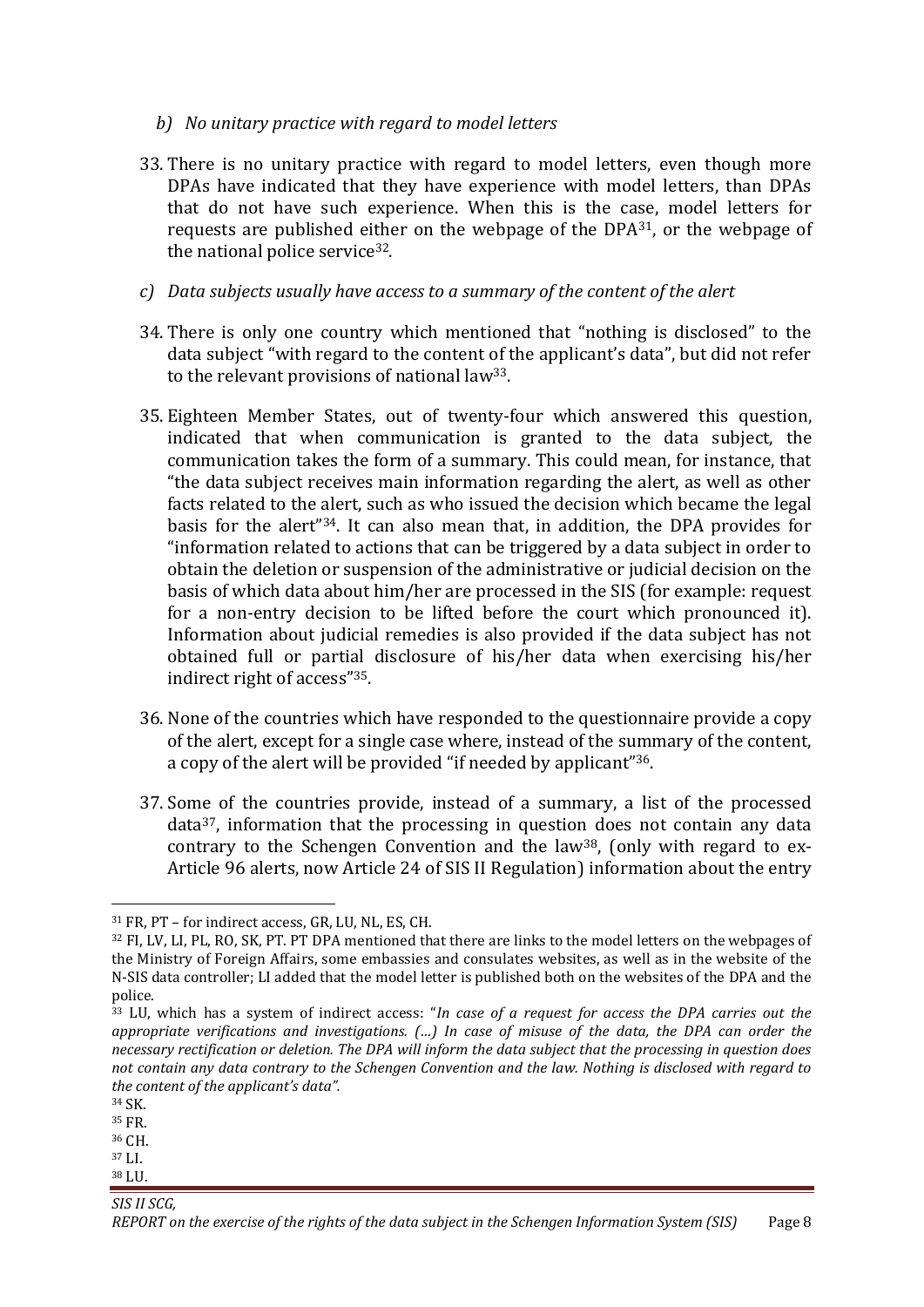of their personal data into the index of SIS for the purpose of refusal of entry, the period of the alert's validity, the legal basis for the alert<sup>39</sup> and the actual basis for the alert<sup>40</sup>.

- *d) Access to the content of the alert is always subject to exceptions and is usually conditioned by the consent of the national competent authorities*
- 38. Even if access to the content of the alert is provided for in the national law, it is always subject to exceptions, and, usually, to the consent of the national competent authorities<sup>41</sup>.
- 39. In some of the systems of indirect access, the competent authorities offer access to the content of data to the data subject only after consulting the data controller "following the advice of the police service concerned"42, respectively "only with the consent of the data controller"43.
- 40. Exceptions are provided for "essential considerations of private or public interests"44, "compromising the purpose of the alert and the police and judicial authorities' action; purpose of the filing system, state security, defence or public security"45, "national security; detection of serious crimes"46, "jeopardizing the role of the police in preventing, detecting, investigating, and prosecuting criminal offences"47, "a judicial or official information blockage, a preponderance of third party interests, internal or external security of the country"48. In another case, "the information upon the personal data processed is given in such an extent which does not threaten effectuation of the tasks of the Police Force"<sup>49</sup>.
- *e) The majority of countries do not provide reasons of refusal for access requests*
- 41. Only nine out of twenty-three<sup>50</sup> respondents have expressly indicated that they provide the reasons of refusal to the data subject<sup>51</sup>.
- 42. There is not a prevalent reason for refusing access among national law, ex-Article 109(2) 1st sentence (Article 41(4) of the SIS II Regulation; Article 58(4) of the SIS II Decision) and ex-Article 109(2) 2nd sentence (does not have a correspondent

1

<sup>39</sup> NL.

<sup>40</sup> PL and IT - "reasons of the alert".

<sup>41</sup> For instance, DK specifies that according to section 31 of the Danish Data Protection Act, the data subject has the right to access the content of an alert. However, according to section 30 and 32(1), access will not be granted if the interest of the data subject to obtain it is overridden by "essential considerations of private or public interest". Therefore, "in practice, a data subject to an Article 95 and 98-99 alert doesn't get access to the content of an alert according to section 31".

<sup>42</sup> BE.

<sup>43</sup> FR.

<sup>44</sup> DK.

<sup>45</sup> FR. <sup>46</sup> GR.

<sup>47</sup> MT.

<sup>48</sup> LI.

<sup>49</sup> SK.

<sup>50</sup> 23 of 26 respondents filled in the form to answer to the question regarding reasons for refusal <sup>51</sup> DK, FI, HU, LV, LI, LU, CH, NL, SE.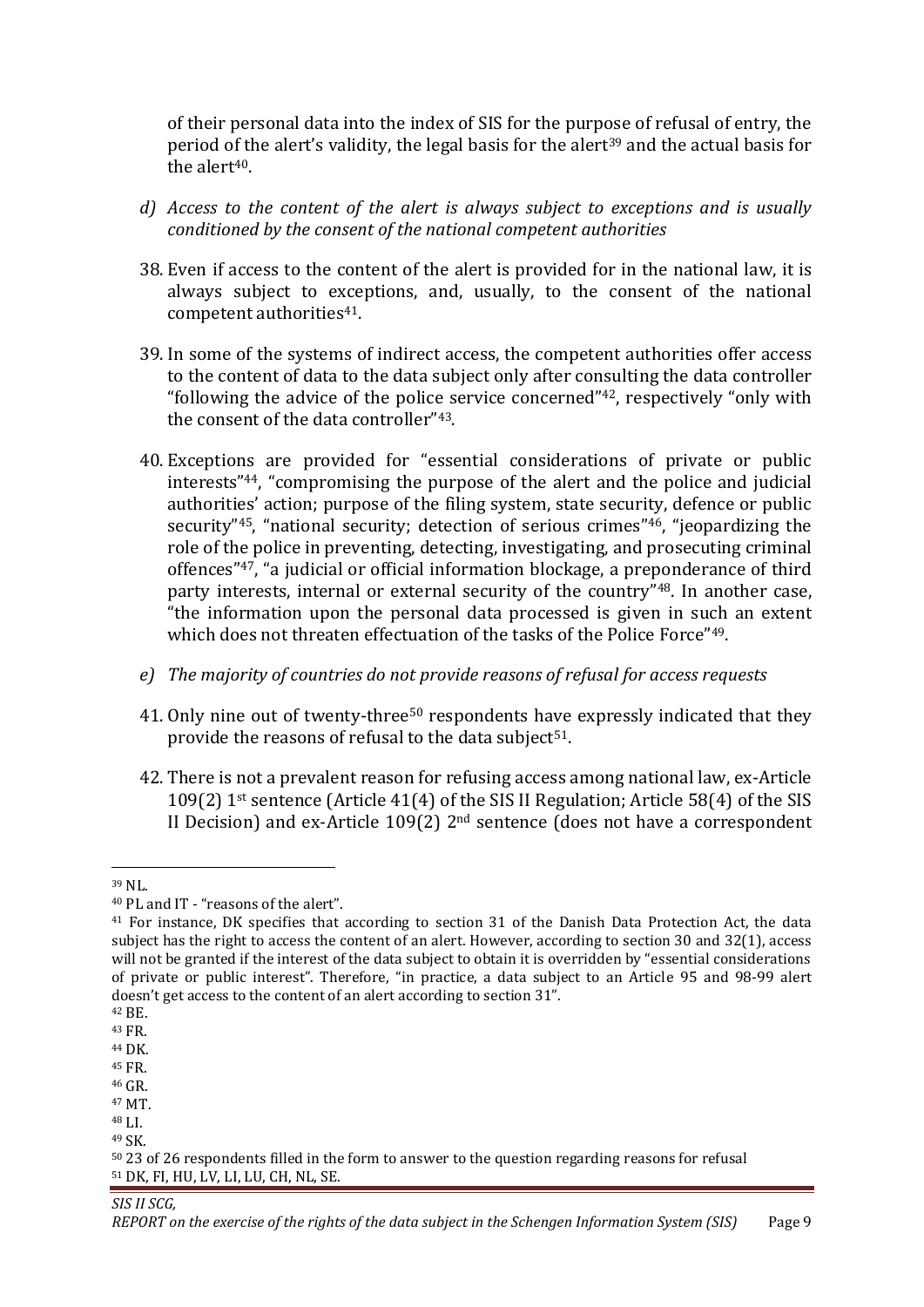in the new legal framework). All the three of them were regularly indicated by the national DPAs in their replies.

- 43. However, there are some differences with regard to the content of the refusal communicated to the data subject. Some of the DPAs chose an "umbrella" answer for situations in which no data of the requester are processed and situations in which data are processed for the purpose of discreet surveillance, with a view not to jeopardize on-going operations: "there are no data processed subject to the right of access"52, "there is no information in the Schengen Information System to be disclosed according to Article 109 CISA"53, "the police does not hold any information on him/her that may be given to him/her"54, "the DPA has performed the necessary checks"55. Very few countries indicated they provide a different answer for refusing access for ex-Article 99 alerts, now Article 36 of SIS II Decision (discreet surveillance and specific checks)<sup>56</sup>, than the answers for ex-Articles 95-98 now respectively Articles 26 and 34 of SIS II Decision.
- 44. In the case of partial refusals, the content of communication is provided on a case by case basis. For instance, one scenario is to provide only information related to ex-Article 98, now Article 34 of SIS II Decision alerts if the request was made for ex-Article 95 (now Article 26 of SIS II Decision) and ex-Article 9857. Another practice is to provide the same information as when the information is fully granted or fully refused, with both versions in the same decision – one for the part which is communicated and one for the part which is refused<sup>58</sup>. Or the data subject can be informed that the authorities do not hold any information concerning them that may be given other than the information provided59.

### **D. Cooperation**

- *a) Most of the DPAs will refuse to communicate the data to the requester when the inputting MS has objections against the communication*
- 45. Most of the responding DPAs have not made any requests of cooperation in 2010 and 2011 (fourteen out of twenty-three which provided answers to this question). Therefore, the total number of requests of cooperation in the relevant period is small - 116, considering that 78 of these were made by one country (FR).
- 46. Only one DPA confirmed that it used the form for a request of cooperation adopted at the spring conference in Edinburgh on 24 March 2009, but only in

1

<sup>52</sup> AT.

<sup>53</sup> EE.

<sup>54</sup> MT.

<sup>55</sup> PT.

<sup>56</sup> The information given in these cases varies. BE communicates "checks made", LI gives a "standard answer on carried out check, SK does not give any information ("none"), and NL differentiates between an ex-Article 99 alert for the purpose of specific checks, when "all relevant data will be communicated" and an alert for the purpose of discreet surveillance, when "no data will be given".

<sup>57</sup> RO.

<sup>58</sup> CH. <sup>59</sup> MT.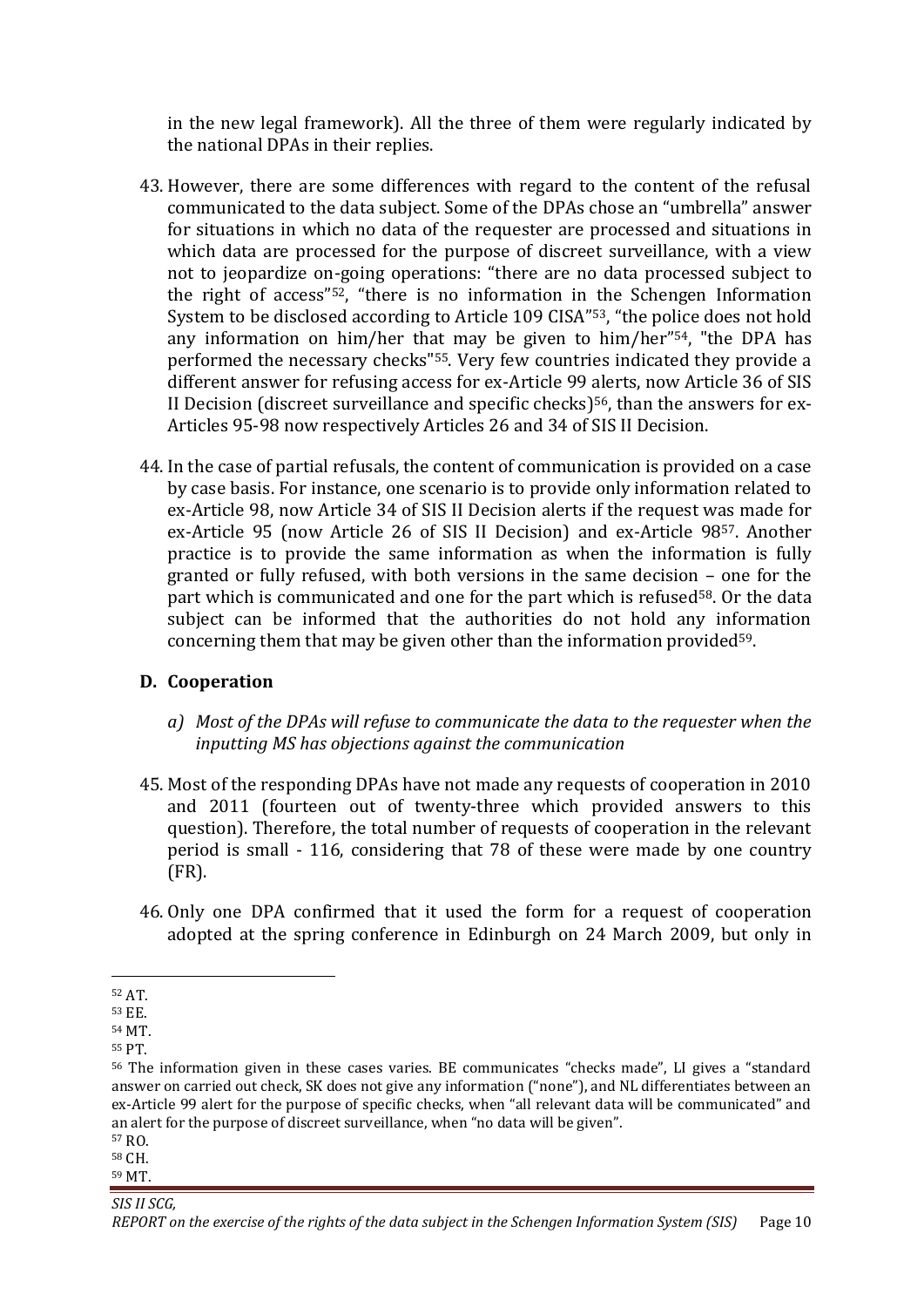one particular case from 2009 which is currently before the court to decide on $60$ . All the others indicated that they do not use it or that they did not have a chance to use it.

- 47. Few problems were revealed arising from the cooperation procedure. Among these, two can be highlighted: the long period of reply and the use of a language other than English or the national language of the receiving DPA. Other problems mentioned concerned: - cooperation requests sent with incomplete information; requests made through informal, non-verifiable channels; the requested DPA not making a legal assessment of the situation, but simply replicating information provided by the competent authority if its MS in a non-critic way.
- 48. The few DPAs which provided separate data for the average number of working days in which data subjects receive replies to their requests in cooperation and non-cooperation scenarios have shown that cooperation can prolong the time span of replies. One DPA showed that when the data is inputted in the SIS by the Schengen State in which the request for access is done, the answer is given in four working days, whereas when the data is inputted in the SIS by another Schengen State, the reply is given, on average, in  $56.2 \text{ days}^{61}$ . However, this is a singular case. The other DPAs did not emphasize such big differences of the time span in the two scenarios.
- 49. With regard to access requests, when the authority receiving the request (LEA or DPA) needs to cooperate with another Schengen State to handle the request, cooperation is almost always foreseen with a law enforcement authority62. Most of the national laws provide for cooperation with both law enforcement authorities and national data protection supervisors<sup>63</sup>.
- 50. Most of the countries will refuse to communicate the data to the requester when the inputting Schengen state has objections against the communication. However, there are a few cases<sup>64</sup> in which national law takes precedence over the negative reply of the inputting state. For instance, the refusal of the inputting state is considered only "one circumstance in the overall assessment of whether access should be granted or not" and in this case, "the final assessment would be based on national law"65; or, "an assessment would always be done by the DPA on the reasons put forward for the refusal to communicate data"66.
- 51. One of the noticeable differences between access and deletion/correction requests in the cooperation process is that, with regard to deletion/correction requests where Member States do not reach an agreement, a few Member States mentioned that the matter will be forwarded to the  $ISA<sup>67</sup>/EDPS$  for mediation<sup>68</sup>.

1

<sup>60</sup> NL.

<sup>61</sup> DK.

 $62$  With the exception of LT, where only cooperation with the DPA of inputting Schengen state is foreseen. <sup>63</sup> Cooperation with the national data protection authority is not foreseen in DK, GR, HU, LI, PL, CH, NL and ES.

<sup>64</sup> FI, LI, SE, PT.

<sup>65</sup> SE.

<sup>66</sup> PT.

<sup>67</sup> now SIS II Supervision Coordination Group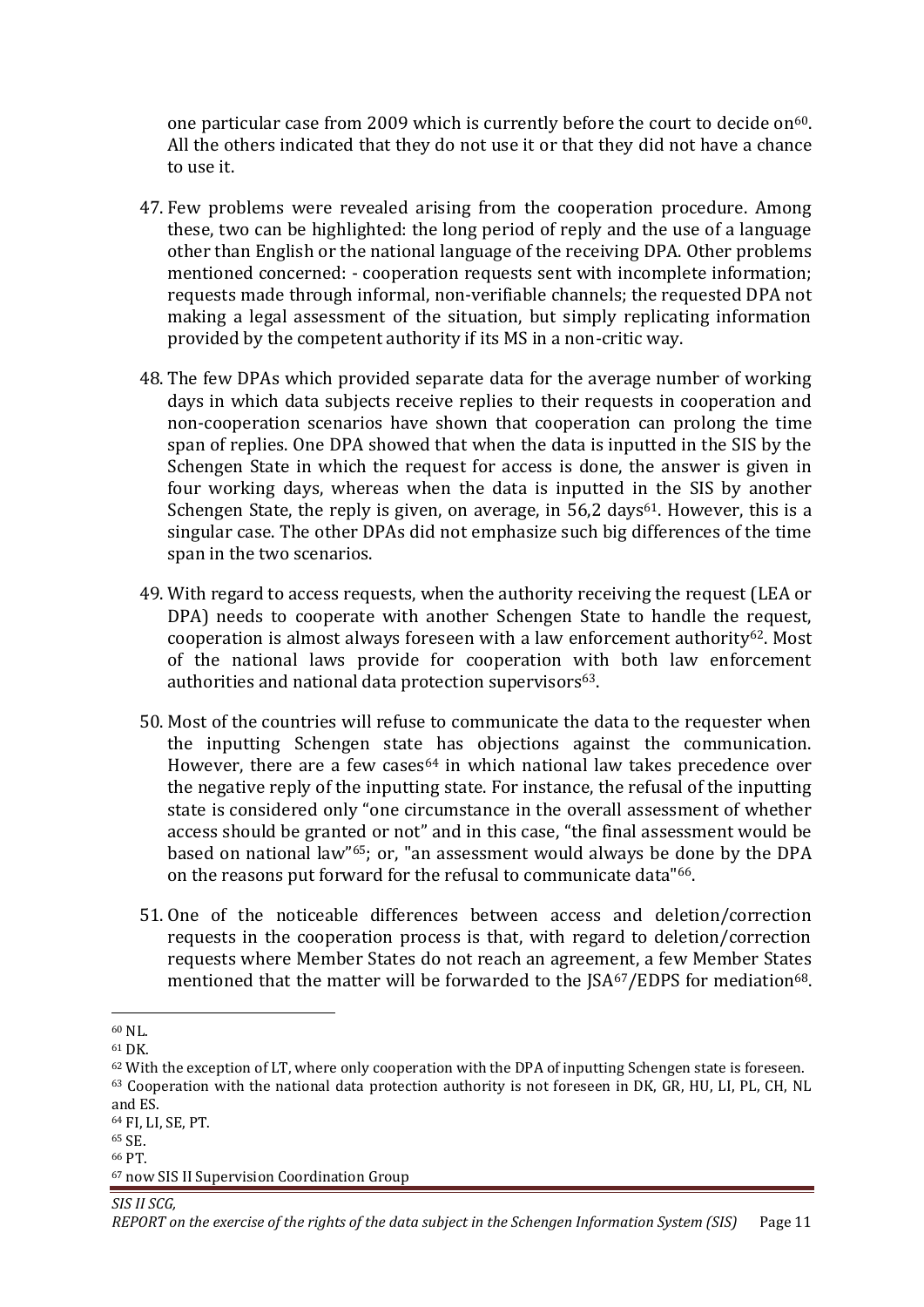In other cases, a consultation procedure between SIRENE bureaux is initiated $69$ , the requester is referred by the law enforcement authority to the national DPA in order to submit a request for deletion by way of mediation<sup>70</sup>, he is referred to the competent authorities of the inputting Schengen State71, or the DPA asks for the intervention and assessment of the DPA of the MS concerned and, ultimately, may issue a final binding decision of correction/deletion, only subject to challenge in its national courts72.

- *b) There is little experience with requests for checks in the cooperation procedure*
- 52. Most of respondents have signalled that they do not have relevant and significant experience with the cooperation procedure in requests for checks.
- 53. When the DPA receives a request for check, it exercises its supervisory role and investigates the data controller. For instance, a supervision case was opened against the SIRENE bureau, which was asked to provide the grounds for entering data into the SIS. The grounds were assessed for legal compliance. The conclusion reached in the case was communicated to the requesting authority<sup>73</sup>. In another example, the DPA would check the legitimacy and maintenance of the alert and would advise the requesting DPA accordingly. If the alert appeared not to be lawful, the DPA advised the authority to correct or remove the alert<sup>74</sup>. Another respondent indicated that, in such case, the receiving DPA would contact the national SIRENE Bureau which, if needed, would contact the inputting state's authority and then share the information with the DPA75.
- 54. Some DPAs have more experience with sending requests for checks to other DPAs, than with receiving them. In such instances, the supervisory authorities engaged in a written procedure, in that the supervisory authority of another state was contacted by a letter explaining the details concerning the request for check and the information about the hit in the SIS76.
	- *c) Most of the competent authorities accept requests in other languages than their national language*
- 55. Almost all the competent authorities accept requests in another language than that of the Schengen State in which the request is done, with only one exception<sup>77</sup>. When receiving a request in another language than their own, the

<sup>68</sup> MT, LV

<u>.</u>

<sup>69</sup> CH.

<sup>70</sup> NL.

<sup>71</sup> ES.

<sup>72</sup> PT.

<sup>73</sup> SE.

<sup>74</sup> NL.

<sup>75</sup> ES. <sup>76</sup> FI, LT.

<sup>77</sup> Authorities in PL, which also only reply in Polish.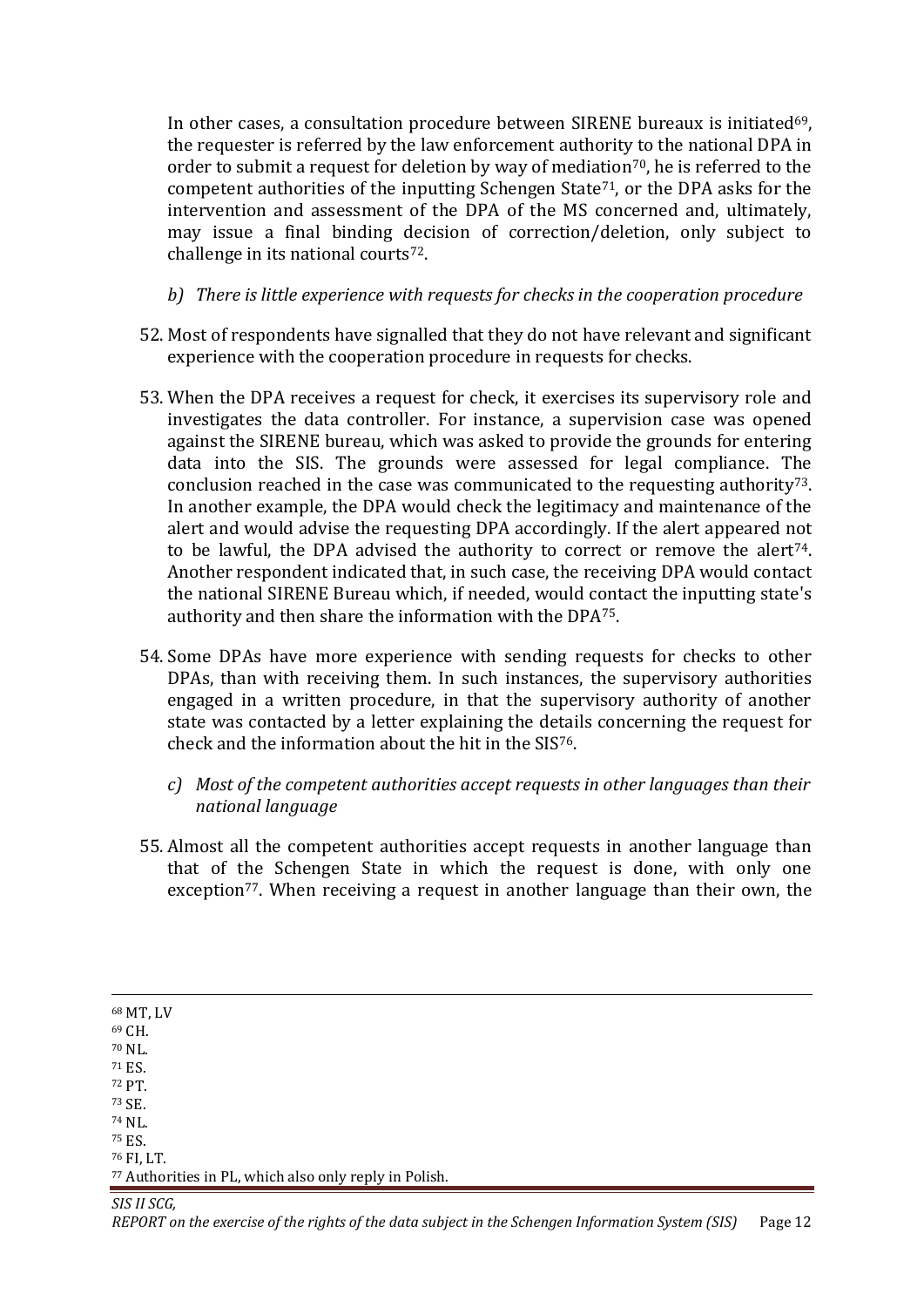vast majority of the national authorities reply in English, accompanied in some cases by a reply in their language<sup>78</sup>.

- 56. Cooperation between LEAs and DPAs from the member states is usually done in English. Other languages mentioned more than once in the questionnaire are German, French and Dutch, but they are used in parallel with English.
	- *d) Third-party mediation is usually sought when the inputting Schengen State comes after the check to a conclusion which is not accepted by the requesting authority*
- 57. There are very few cases when the supervisory authority of the inputting Schengen State comes to a conclusion that is not accepted by the requesting supervisory authority. Most of the DPAs have answered that such situations never occurred<sup>79</sup>. If such situations should occur, there are several ways which could be used to tackle this issue. For instance, the question will be raised in the plenary meeting of the Joint Supervisory Authority, now the SIS II Supervision Coordination Group, in order to find a common solution<sup>80</sup>, or supplementary clarifications could be asked for before reaching a conclusion<sup>81</sup>, or the data subject will be informed that they could contact the authority of the inputting state directly<sup>82</sup>, or the DPA will contact the other DPA or the JSA to solve the issue by consultation<sup>83</sup>. Only two DPAs mentioned that they will ultimately issue a binding decision, subject to challenge in their national courts  $84$ .

# **V. Recommendations**

*a) Recommendations to national competent authorities<sup>85</sup>*

### **- Adopt consistent/harmonised timeframes for answering the requests**

58. The significant variation between the timeframes in which data subjects receive answers to their request indicates that a particular problem raised by the new legal basis of the SIS II is the limitation on the timeframe in which authorities must provide an answer for the requests of access and of correction and deletion. Where the SIS II Regulation applies, it is undisputed that the answer to requests for access should be provided in maximum 60 days, and a follow-up to requests for correction/deletion should be provided in maximum 3 months. However, it is recommended for the authorities to always take into account that the principle is

<u>.</u>

<sup>78</sup> FR primarily replies in French, accompanied by a translation, "when appropriate". In PT, the DPA deliberation is always in Portuguese, but request for further information may be requested in English or French, besides PT.

<sup>79</sup> DK, FR, GR, HU, LV, LI, LT, MT, RO, SK, SI, SE, CH, PT.

<sup>80</sup> EE.

<sup>81</sup> FR.

<sup>82</sup> LT.

<sup>83</sup> NL and ES.

<sup>&</sup>lt;sup>84</sup> PT (see para. 51) and AT. In the case of AT, the DPA stated that the "inputting Schengen State has to comply with the binding decision of the DPA", while "the decision may be subject to a complaint to the High Administrative Court or the High Constitutional Court by the data controller of the SIS data". <sup>85</sup> This may also include the DPAs whenever the right to access is exercised indirectly.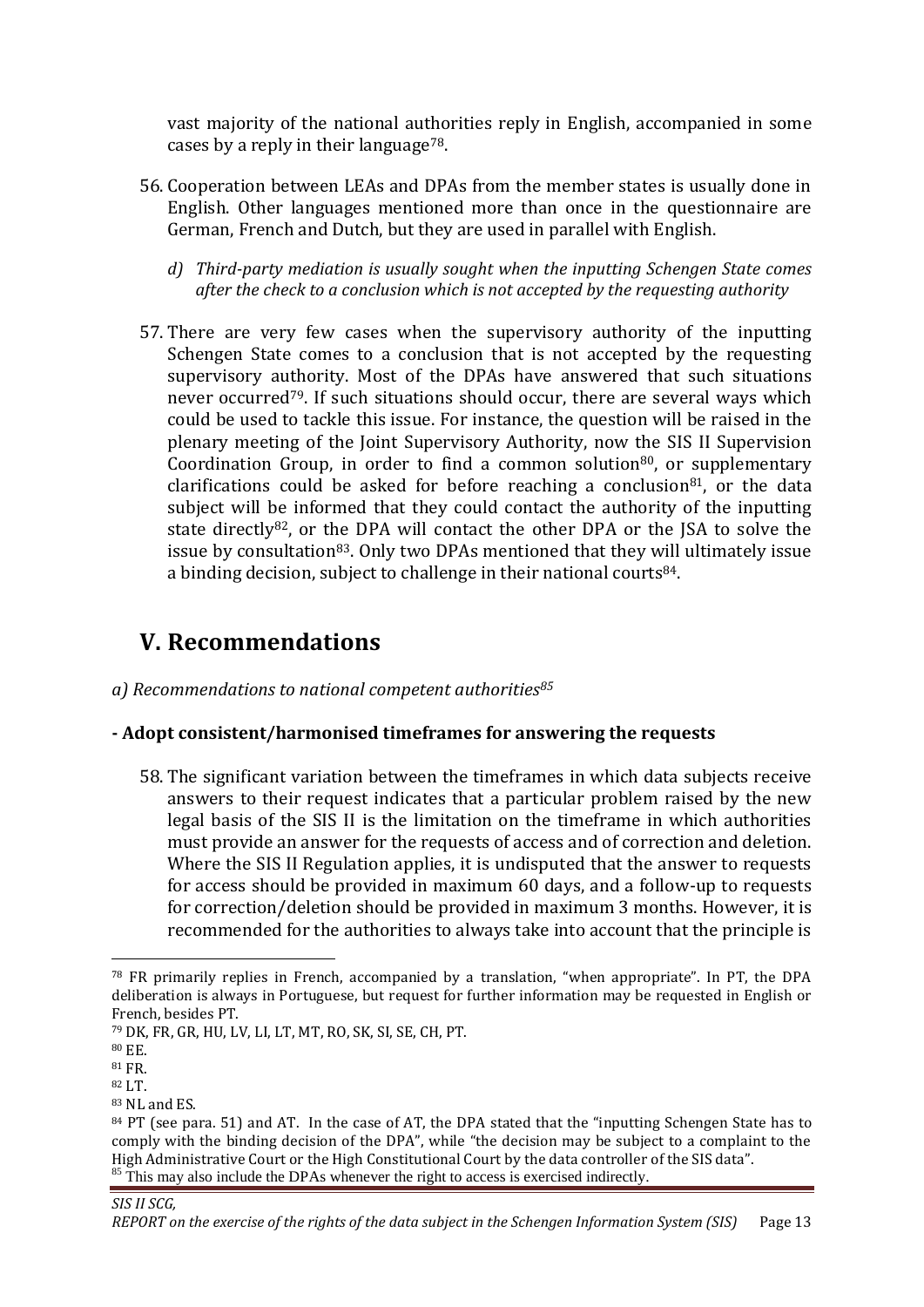to provide a reply "as soon as possible". Where the SIS II Decision applies, and the national laws do not comply with the "maximum 60 days/maximum 3 months" rules, the authorities should make sure that they provide the replies as soon as possible and in the timeframe provided for by the SIS II Decision, until the national law will be modified according to the provisions of the SIS II Decision.

### **- Blanket refusals should always be subject to a prior assessment on a case by case basis**

59. There are cases when a blanket refusal to access data, drafted in general terms, is necessary, especially in the context of on-going investigations. However, it is recommended to always make a prior assessment on a case by case basis, in order to avoid bulk blanket refusals by default. Therefore, the decisions for refusal should be duly substantiated and made available for national DPAs, if requested for the performance of their supervisory tasks.

### **- Give the possibility to submit requests in more than one language and, in any case, in English<sup>86</sup>**

60. Taking into account that there is a similar number of requesters from the MS where the request is made and of requesters from outside the MS, it is recommended that the competent authorities accept requests in another language than their national language. They should also be able to reply in another language, so that the exercise of the rights of the data subject will be effective.

### **- Improve the cooperation mechanism**

61. It is apparent from the Findings of this report that the field which raises most of the problems related to the exercise of the rights of the data subject in SIS is the cooperation between the competent authorities. In order to improve the cooperation mechanism, the authorities should make sure that they will use in their communication with other authorities a language which is easily comprehended by the agents of the latter.

### *b) Recommendations to DPAs*

1

### **- Improve the cooperation mechanism**

62. It is highly recommended that the authorities engaging in cooperation use the form for a request of cooperation adopted at the spring conference in Edinburgh on 24 March 2009.

<sup>86</sup> For comprehensive information about how data subjects can exercise the right of access in the SIS II, please consult the updated SIS II Guide for Exercising the Right of Access, which will be uploaded on DPAs websites once finalised.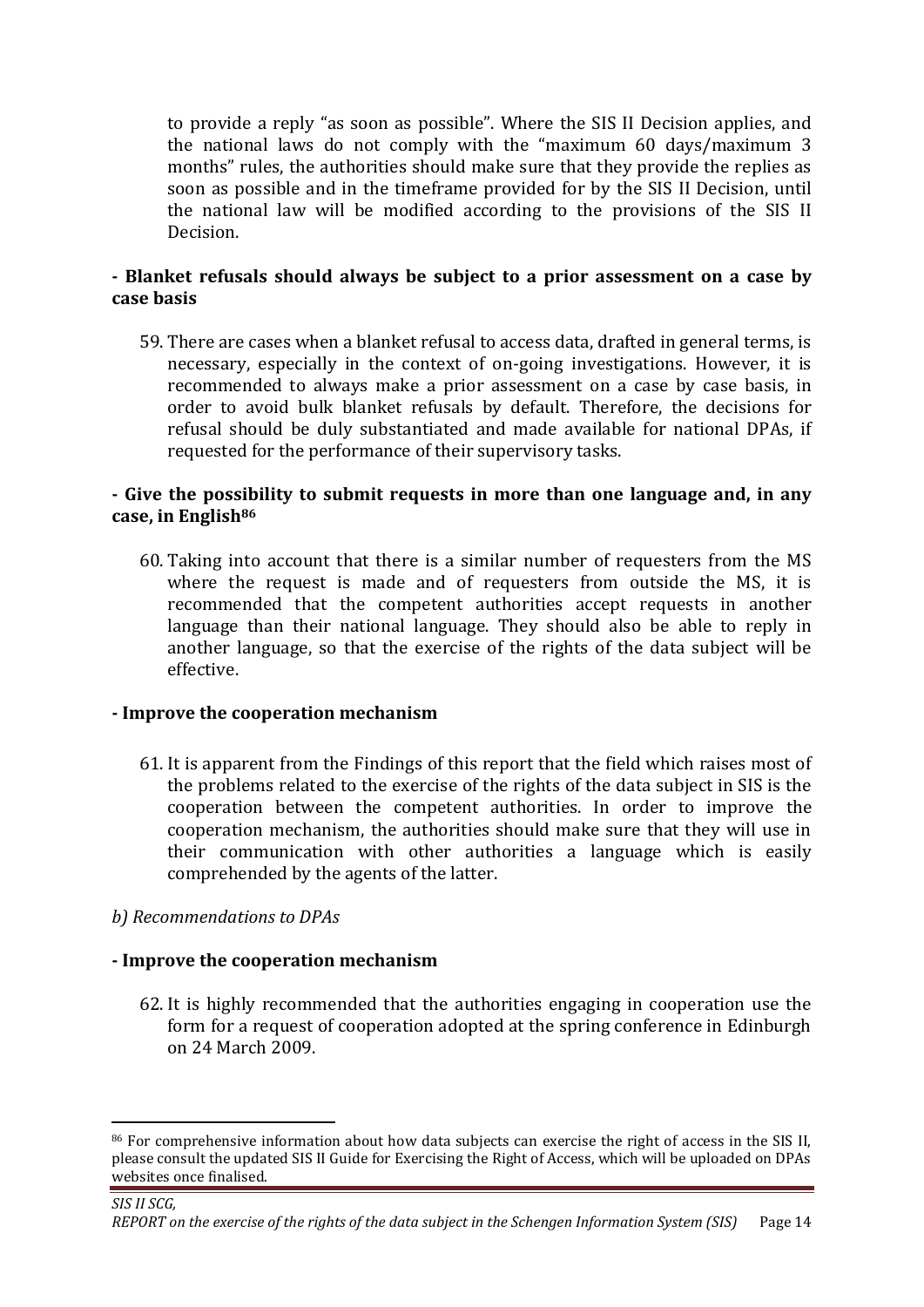## - **Cooperate with NGOs and other relevant actors in order to raise awareness of the data subjects about their rights**

63. The small number of requests made by data subjects in the exercise of their rights, compared to the number of entries in the SIS II, may have several explanations of which one seems to be the lack of knowledge of data subjects about the existence of their rights and how to exercise them. A solution in this regard could be the cooperation with NGOs working with immigrants or the cooperation with other relevant actors of the civil society in order to raise awareness about the existence and the exercise of the rights of the data subjects in relation to SIS II.

### **- Common approach for statistics**

64. Having regard to the difficulties of compiling comparable data from national authorities to efficiently assess various aspects of handling requests made by the data subjects to exercise their rights, there is a need to find a common approach for statistics and their form. To achieve this purpose, one option would be that the Supervision Coordination Group of the SIS II adopts a model form for gathering data, which could be forwarded to the other competent authorities.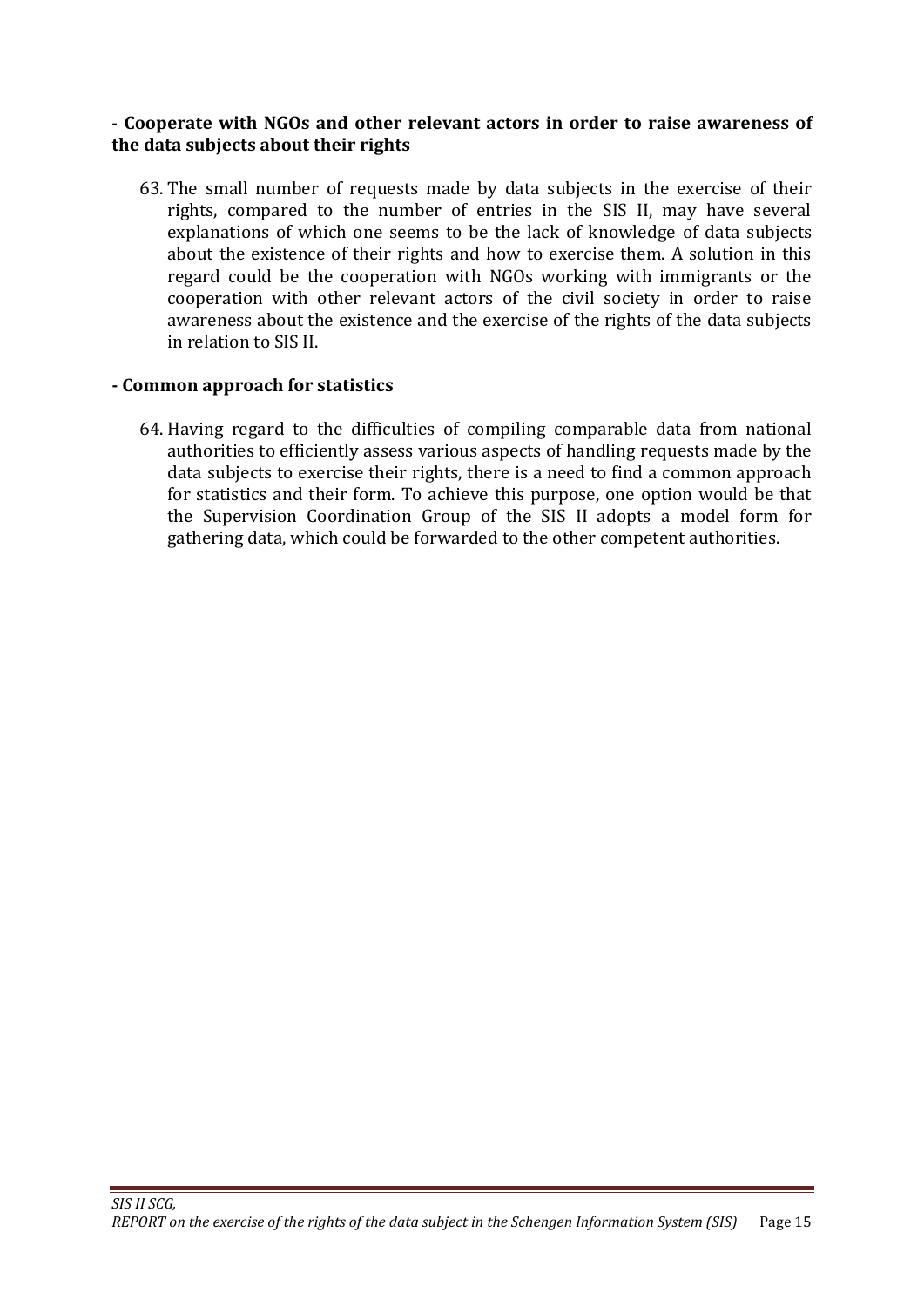#### ANNEX

# **Questionnaire**

# **Checklist practice right of access, right of correction and deletion and right to have data checked in Schengen Information System.**

Name Schengen State

Direct Access  $\Box$ 

Indirect Access □

[If you have both regimes in your MS, please fulfill two questionnaires)

Description of the (possible) role of the national data protection authority in the procedures when a request of access is done.

#### **A. Statistics**

|                           | <b>REQUESTS</b> |               |      |            |      |                       |      |                     |
|---------------------------|-----------------|---------------|------|------------|------|-----------------------|------|---------------------|
| <b>Requests</b>           |                 | <b>Access</b> |      | Correction |      | Deletion <sup>*</sup> |      | Checks <sup>*</sup> |
|                           | 2010            | 2011          | 2010 | 2011       | 2010 | 2011                  | 2010 | 2011                |
| 1.Nr. requests            |                 |               |      |            |      |                       |      |                     |
| Nr. positive<br>a)        |                 |               |      |            |      |                       |      |                     |
| hits                      |                 |               |      |            |      |                       |      |                     |
| i.95                      |                 |               |      |            |      |                       |      |                     |
| $\overline{\text{ii}}.96$ |                 |               |      |            |      |                       |      |                     |
| iii.97                    |                 |               |      |            |      |                       |      |                     |
| iv.98                     |                 |               |      |            |      |                       |      |                     |
| v.99                      |                 |               |      |            |      |                       |      |                     |
| b)<br>Nr.<br>alerts       |                 |               |      |            |      |                       |      |                     |
| introduced<br>by          |                 |               |      |            |      |                       |      |                     |
| your MS                   |                 |               |      |            |      |                       |      |                     |

**\*If you have simultaneously a request for access/deletion or a request for checks/deletion, please** 

**consider them as deletion request statistical purposes**

| <b>Requesters (nr.)</b> | <b>Access</b> |      | <b>Correction</b> |      | <b>Deletion</b> |      | <b>Checks</b> |      |
|-------------------------|---------------|------|-------------------|------|-----------------|------|---------------|------|
|                         | 2010          | 2011 | 2010              | 2011 | 2010            | 2011 | 2010          | 2011 |

*SIS II SCG, REPORT on the exercise of the rights of the data subject in the Schengen Information System (SIS)* Page 16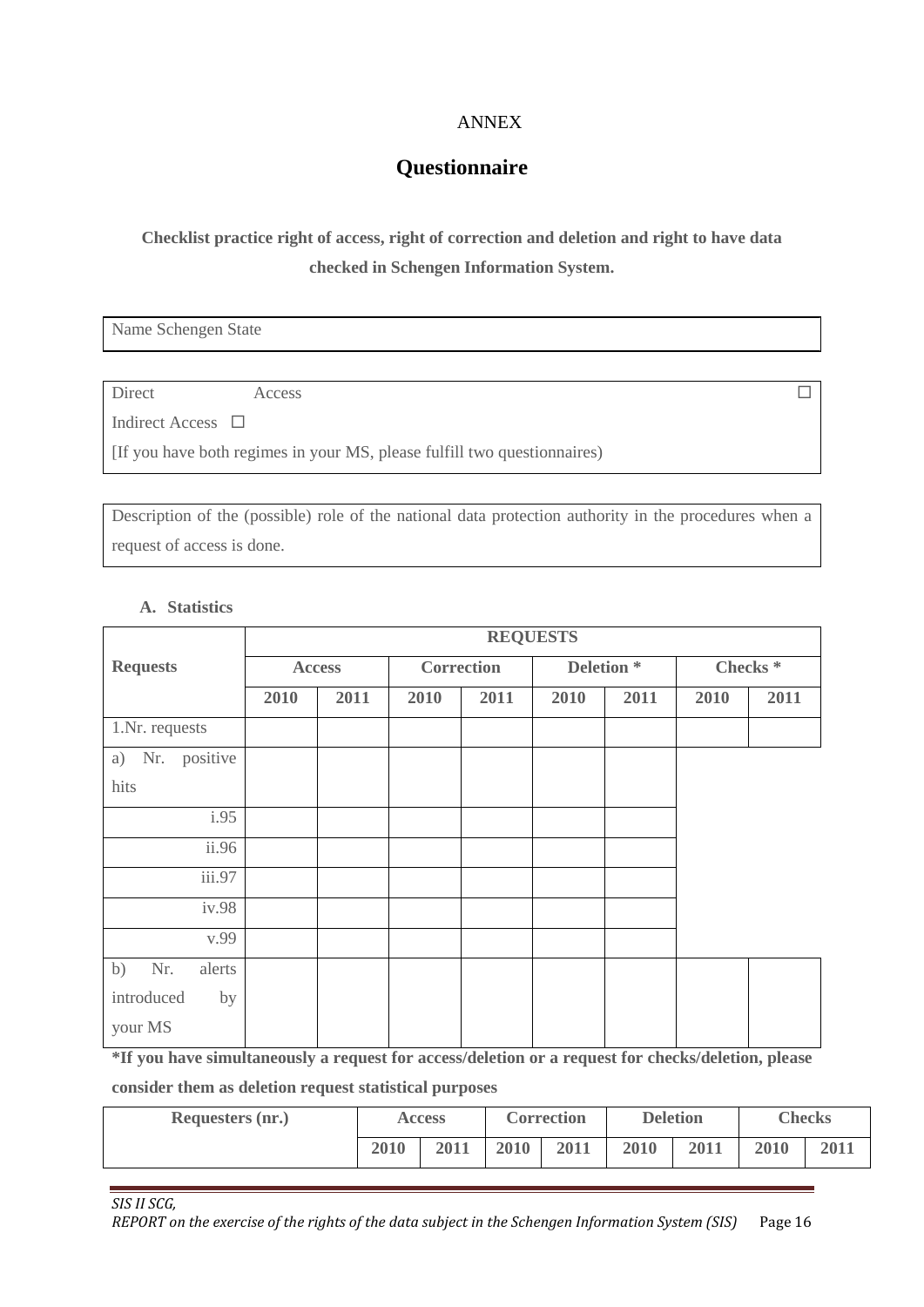| 2.1 Residing in MS of request  |  |  |  |  |
|--------------------------------|--|--|--|--|
| 2.2 Residing in other Schengen |  |  |  |  |
| <b>MS</b>                      |  |  |  |  |
| 2.3 Residing outside Schengen  |  |  |  |  |

|                                                                                                                                                                                     | <b>REQUESTS</b> |               |                             |                           |                                      |                                   |  |  |
|-------------------------------------------------------------------------------------------------------------------------------------------------------------------------------------|-----------------|---------------|-----------------------------|---------------------------|--------------------------------------|-----------------------------------|--|--|
| <b>Results</b>                                                                                                                                                                      |                 | <b>Access</b> |                             | <b>Correction</b>         |                                      | <b>Deletion</b>                   |  |  |
|                                                                                                                                                                                     | 2010            | 2011          | 2010                        | 2011                      | 2010                                 | 2011                              |  |  |
| 3. Nr. requests                                                                                                                                                                     |                 |               |                             |                           |                                      |                                   |  |  |
| fully granted                                                                                                                                                                       |                 |               |                             |                           |                                      |                                   |  |  |
| i.95                                                                                                                                                                                |                 |               |                             |                           |                                      |                                   |  |  |
| ii.96                                                                                                                                                                               |                 |               |                             |                           |                                      |                                   |  |  |
| iii.97                                                                                                                                                                              |                 |               |                             |                           |                                      |                                   |  |  |
| iv.98                                                                                                                                                                               |                 |               |                             |                           |                                      |                                   |  |  |
| v.99                                                                                                                                                                                |                 |               |                             |                           |                                      |                                   |  |  |
| vi. no data                                                                                                                                                                         |                 |               |                             |                           |                                      |                                   |  |  |
| processed                                                                                                                                                                           |                 |               |                             |                           |                                      |                                   |  |  |
| 4. Indicate whether national law does                                                                                                                                               |                 |               | 4. a) Indicate if national  |                           | 4. b) Indicate whether national law  |                                   |  |  |
| not provide for the communication to                                                                                                                                                |                 |               | law does not provide for    |                           | does<br>provide<br>not<br>for<br>the |                                   |  |  |
| the data subject of the content of the                                                                                                                                              |                 |               | the communication to the    |                           |                                      | communication to the data subject |  |  |
| alert $\square$                                                                                                                                                                     |                 |               | data subject of the content |                           |                                      | of the content of the decision to |  |  |
|                                                                                                                                                                                     |                 |               | of the correction $\Box$    |                           | delete $\square$                     |                                   |  |  |
|                                                                                                                                                                                     |                 |               |                             |                           |                                      |                                   |  |  |
| 5. Nr. requests                                                                                                                                                                     |                 |               |                             |                           |                                      |                                   |  |  |
| refused<br><b>or</b>                                                                                                                                                                |                 |               |                             |                           |                                      |                                   |  |  |
| partly refused                                                                                                                                                                      |                 |               |                             |                           |                                      |                                   |  |  |
|                                                                                                                                                                                     |                 |               |                             |                           |                                      |                                   |  |  |
| 6. Indicate whether national law <b>does</b> $\begin{bmatrix} 6 \\ 2 \\ 0 \end{bmatrix}$ Indicate whether $\begin{bmatrix} 6 \\ 6 \\ 0 \end{bmatrix}$ Indicate whether national law |                 |               |                             |                           |                                      |                                   |  |  |
| not provide for the communication to                                                                                                                                                |                 |               | national law does           | not                       | provide<br>does<br>not<br>for<br>the |                                   |  |  |
| the data subject of the content of the                                                                                                                                              |                 |               | provide                     | for<br>the                | communication to the data subject    |                                   |  |  |
| alert $\square$                                                                                                                                                                     |                 |               |                             | communication to the data | of the content of the decision to    |                                   |  |  |
|                                                                                                                                                                                     |                 |               |                             | subject of the content of | delete $\square$                     |                                   |  |  |
|                                                                                                                                                                                     |                 |               | the correction $\Box$       |                           |                                      |                                   |  |  |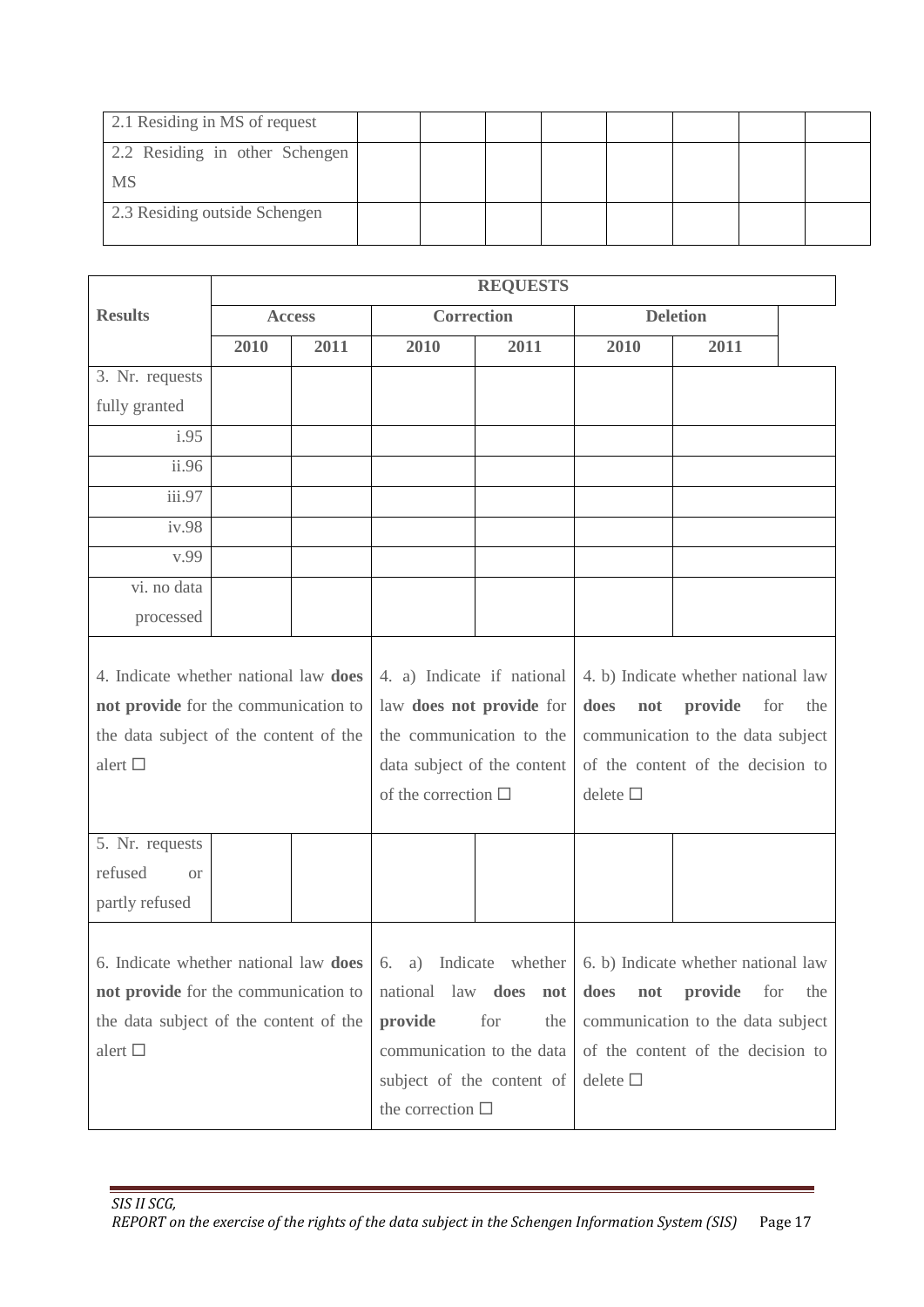| 7. Nr. of "complaints" submitted to the DPA from individuals who considered        |  |
|------------------------------------------------------------------------------------|--|
| their rights of access, correction or deletion were not properly guaranteed by LEA |  |

## **B. Communication to the data subject**

|                                                     |               | <b>REQUESTS</b>   |                 |               |
|-----------------------------------------------------|---------------|-------------------|-----------------|---------------|
| When granted                                        | <b>Access</b> | <b>Correction</b> | <b>Deletion</b> | <b>Checks</b> |
| 8.1 How is information given to                     |               |                   |                 |               |
| data subject:                                       |               |                   |                 |               |
| a) in writing                                       |               |                   |                 |               |
| b) orally                                           |               |                   |                 |               |
| c) other (specify)                                  |               |                   |                 |               |
| 8.2 What is the content of the communication?       |               |                   |                 |               |
| a)summary                                           |               |                   |                 |               |
| b)copy of the alert                                 |               |                   |                 |               |
| c) other (specify)                                  |               |                   |                 |               |
| <b>When refused</b>                                 |               |                   |                 |               |
| 9. Reason for refusal:                              |               |                   |                 |               |
| 9.1 article 109(2) first sentence                   |               |                   |                 |               |
| Schengen Convention                                 |               |                   |                 |               |
| 9.2 article 109(2) second sentence                  |               |                   |                 |               |
| Schengen Convention                                 |               |                   |                 |               |
| 9.3 national law                                    |               |                   |                 |               |
| 10. Which information is given to the data subject? |               |                   |                 |               |
| 10.1 access refused                                 |               |                   |                 |               |
| 10.2 referring to reason of refusal                 |               |                   |                 |               |
| 10.3 other (specify)                                |               |                   |                 |               |
| 10.4 Is there a different answer                    |               |                   |                 |               |
| when the alert relates to articles                  |               |                   |                 |               |
| 95-98 or to article 99?                             |               |                   |                 |               |
| 11. If yes, which information is given to the data  |               |                   |                 |               |
| subject concerning article 99 alerts?               |               |                   |                 |               |
| When partly refused                                 |               |                   |                 |               |
| 12. Which information is given to                   |               |                   |                 |               |
| the data subject?                                   |               |                   |                 |               |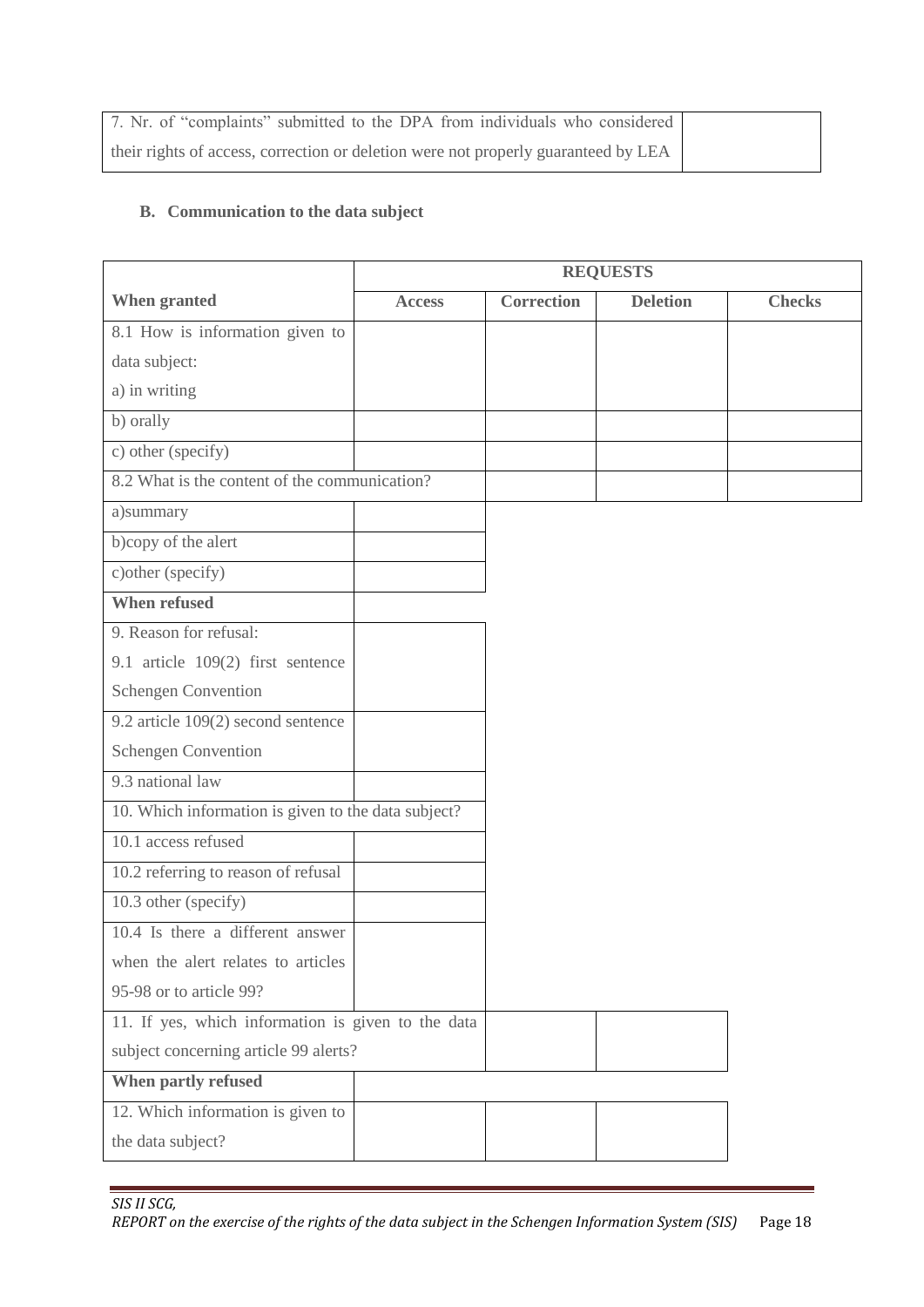#### **C. Cooperation with other Schengen States**

- 13. When the authority receiving the request (LEA or DPA) needs to cooperate with another Schengen State to handle the request:
	- 13.1 **In Access Requests** (article 109 (1) last sentence):
		- a) Is cooperation foreseen with a law enforcement authority ( SIRENE, other)?
		- b) Is cooperation foreseen with the national data protection supervisor?
		- c) In which language does this cooperation takes place?
		- d) When the inputting Schengen State has objections against the communication, does this always lead to a refusal to communicate the data?
	- 13.2 **In correction or deletion requests** (article 106 (2)):
		- a) Is cooperation foreseen with a law enforcement authority (SIRENE, other)?
		- b) Is cooperation foreseen with the national data protection supervisor?
		- c) In which language does this cooperation takes place?
		- d) When the inputting Schengen State has objections against the correction/deletion, which further steps are taken?
	- 13.3 **In check requests** (article 114 (2)):
		- a) In which language does this cooperation takes place?
		- b) Please describe the way coordination of the check takes place.
		- c) What happens when the supervisory authority of the inputting Schengen State comes after the check to a conclusion that is not accepted by the requesting supervisory authority, which further steps are taken?
- 14. In case of cooperation between two DPA:
	- 14.1 Is the form for a request of cooperation used (form adopted at the Spring Conference in Edinburgh on 24 March 2009)? Please mention any experiences with using that form.
	- 14.2 How many requests of cooperation did your DPA make (2010; 2011)?
	- 14.3 Please mention any problems arising from this cooperation.

#### **Time span**

- 15.1 Within how many working days, in average, will the data subject get his final answer when the data is inputted in the SIS by the Schengen State in which the request for access is done?
	- a) in access requests:
	- b) in correction/deletion requests:
	- c) in check requests:
- 16.2 Within how many working days will the data subject get his final answer when the data is inputted in the SIS by another Schengen State?
	- a) in access requests:
	- b) in correction/deletion requests:
	- c) in check requests:
- 16.3 Is there a time limit to reply to the data subject provided by national law or any guidance on this issue? Please give the references.